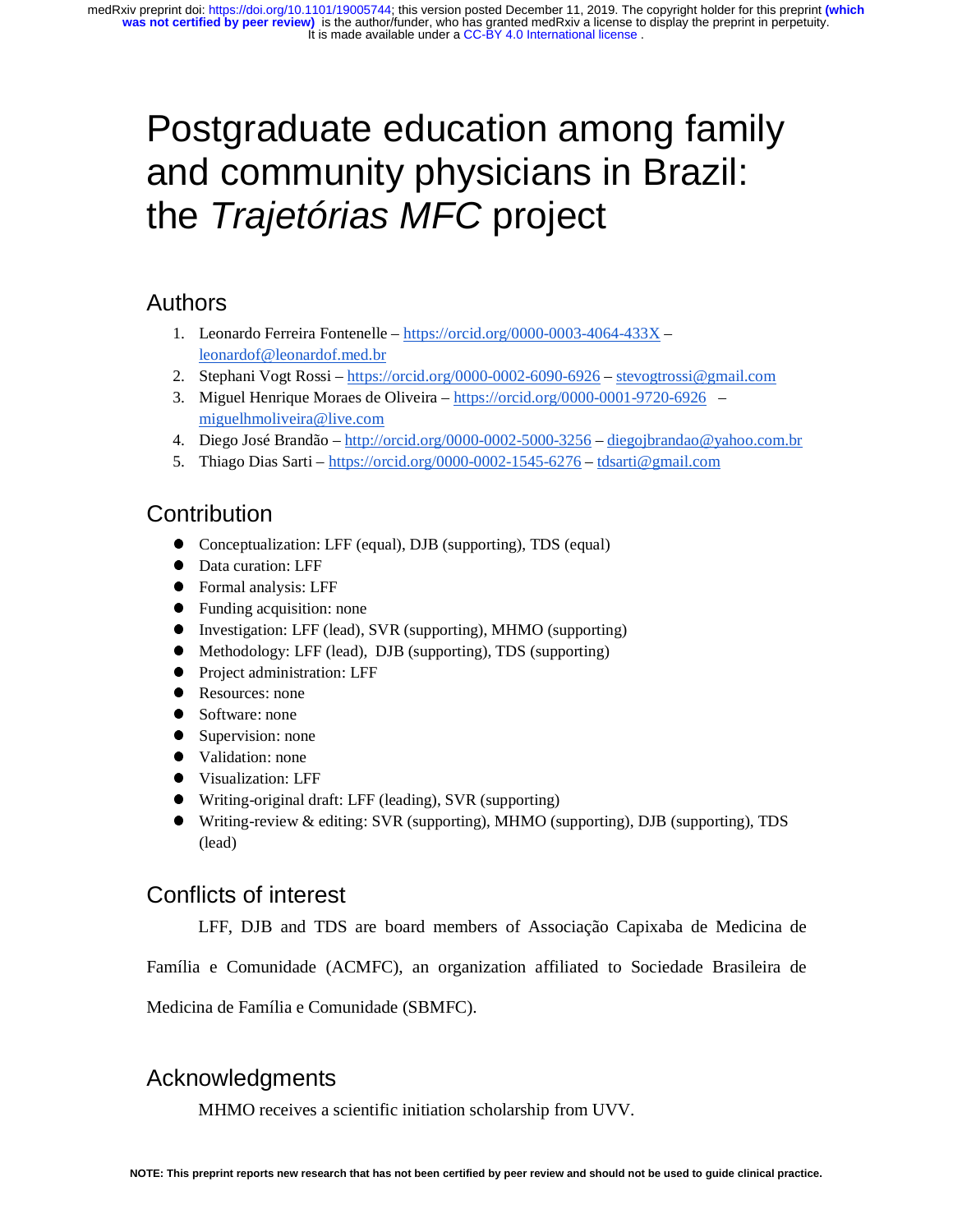# Abstract

Neither primary health care or family and community medicine are recognized as knowledge areas in Brazil, for the purpose of postgraduate education (master's, Ph.D.) or research. Our objective was to describe the postgraduate education trajectories of family and community physicians in Brazil. In this observational, exploratory study, we used data from SBMFC and SisCNRM to compile the list of physicians and community physicians, and then downloaded their curricula vitae from the Lattes Platform, verifying all data for consistency. A master's degree was held by one in eight, and a Ph.D., by one in forty; most degrees were in collective health. Women (versus men) were less likely to hold master's degrees, and even less likely to hold Ph.D. degrees. Professional (versus academic) master's degrees and those in other areas (versus in medicine or collective health) were also associated with lower probability of obtaining a Ph.D. degree. Certified specialists (versus those with a medical residency) with a postgraduate degree were more likely to have earned it before becoming family and community physicians. We suggest that researchers in public health critically examine the relative benefits of different postgraduate trajectories for the professional performance of family and community physicians.

**Keywords**: Primary Health Care; Physicians, Family; Community Medicine; Education, Medical, Brazil and Graduate; Graduate; Brazil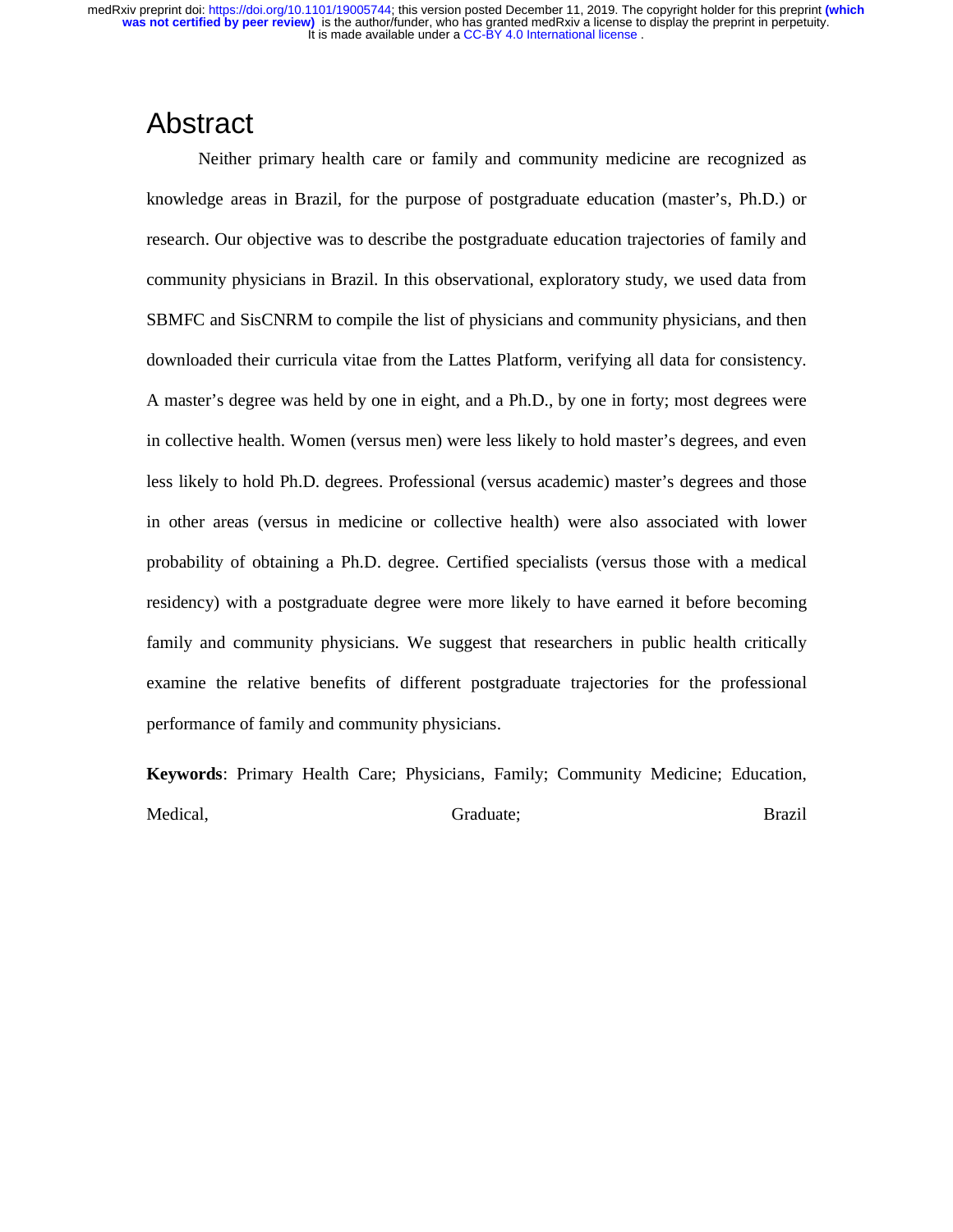### Introduction

In the second half of the 20th century, family medicine differentiated from general practice as a result of the increased appreciation of the importance of primary health care, the psychosocial aspects of health and the complexity of causation.<sup>1–3</sup> "General practitioners" in countries such as the United Kingdom and the Netherlands are expected to undergo postgraduate training (medical residency), and thus are family physicians by another name.<sup>4–6</sup>

In Brazil, emphasis on primary health care coincided with the fight for redemocratization, culminating in the establishment of a national health system called Sistema Único de Saúde (SUS; Unified Health System).<sup>1,7–10</sup> The origin of family medicine in Brazil, however, was everything but unified. In the 1970s, movements called community medicine (*medicina comunitária*) and comprehensive medicine (*medicina integral*) merged into a medical specialty then called community general medicine (*medicina geral comunitária*).<sup>1,7–9</sup> In 2000-2001, after SUS started expanding access to primary health care through the Family Health Strategy (then Family Health Program, conceived based on community general medicine and other inputs  $^{7,11,12}$ ), community general medicine resolved its differences with family medicine, resulting in a medical specialty now called family and community medicine (*medicina de família e comunidade*, MFC).<sup>1,8</sup> Preventive and social medicine (*medicina preventiva e social*) remains a separate specialty, despite the partially overlapping scope of practice.<sup>1</sup>

The concepts of "field of competence" and "core competence" <sup>13</sup> have been considered useful for understanding the interplay between the disciplines of primary health care and family and community medicine.<sup>9</sup> Family and community medicine having its core competences does not preclude it from sharing primary health care as a field of competence, or vice-versa. Even though McWhinney and Freeman have argued family medicine to be an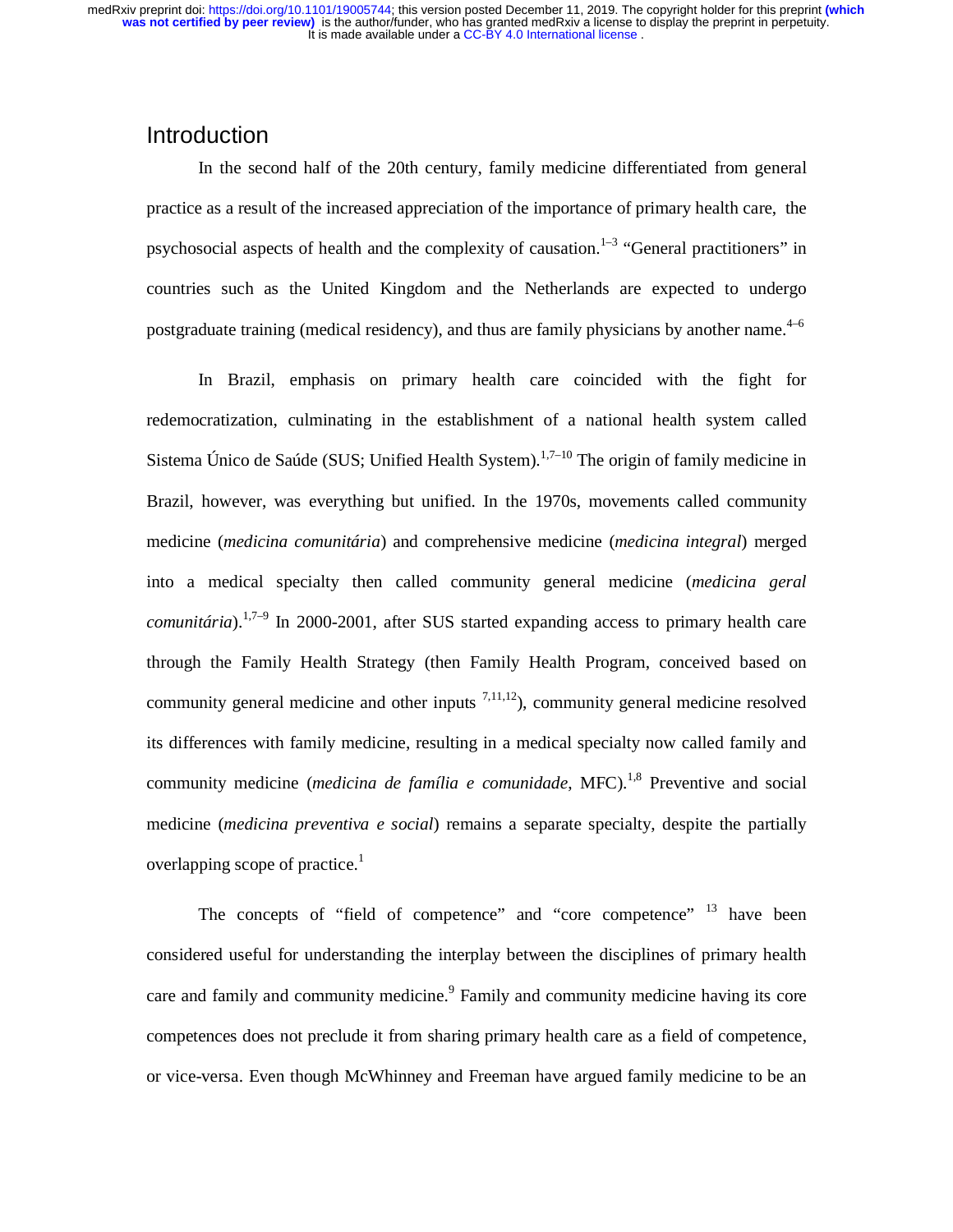academic discipline separate from other medical disciplines,  $2,14,15$  they also recognize distinctions among disciplines are sometimes more administrative and historical than epistemological.<sup>2</sup>

In Brazil, though, neither primary health care, nor family and community medicine are acknowledged as knowledge areas in the official "tree of knowledge" adopted by CAPES (the Federal Agency for Support and Evaluation of Graduate Education), CNPq (the National Council for Scientific and Technological Development) and FINEP (the Funding Authority for Studies and Projects). This means research grant applications and postgraduate programs (master's and Ph.D.) must be registered in correlated basic knowledge areas, such as interdisciplinary, medicine or collective health, or in some subarea or specialty within those basic knowledge areas. In Latin America, "collective health" comprises (among other definitions  $16$ ) public health, epidemiology and humanities and social sciences in health.<sup>17</sup>

Accordingly, there are only a few postgraduate programs on primary health care or Family Health  $18-21$  (but no one on family and community medicine, that we know of) in Brazil, and university departments dedicated to primary health care and/or family and community medicine are exceedingly rare. Brazilian journals on primary health care and/or family and community medicine have little prestige, and thus a substantial part of relevant research is expected to be published in other, more general journals (this is not specific to Brazil  $^{22}$ ). All this makes it very hard to gather a comprehensive understanding of the postgraduate education and research in primary health care and/or family and community medicine.

In this study, we hope to shed some light on the postgraduate education of primary health care professionals in Brazil by using specialization in family and community medicine as a way to identify physicians more likely to be involved with primary health care. Our objective was to explore their trajectories in postgraduate education (master's and Ph.D.),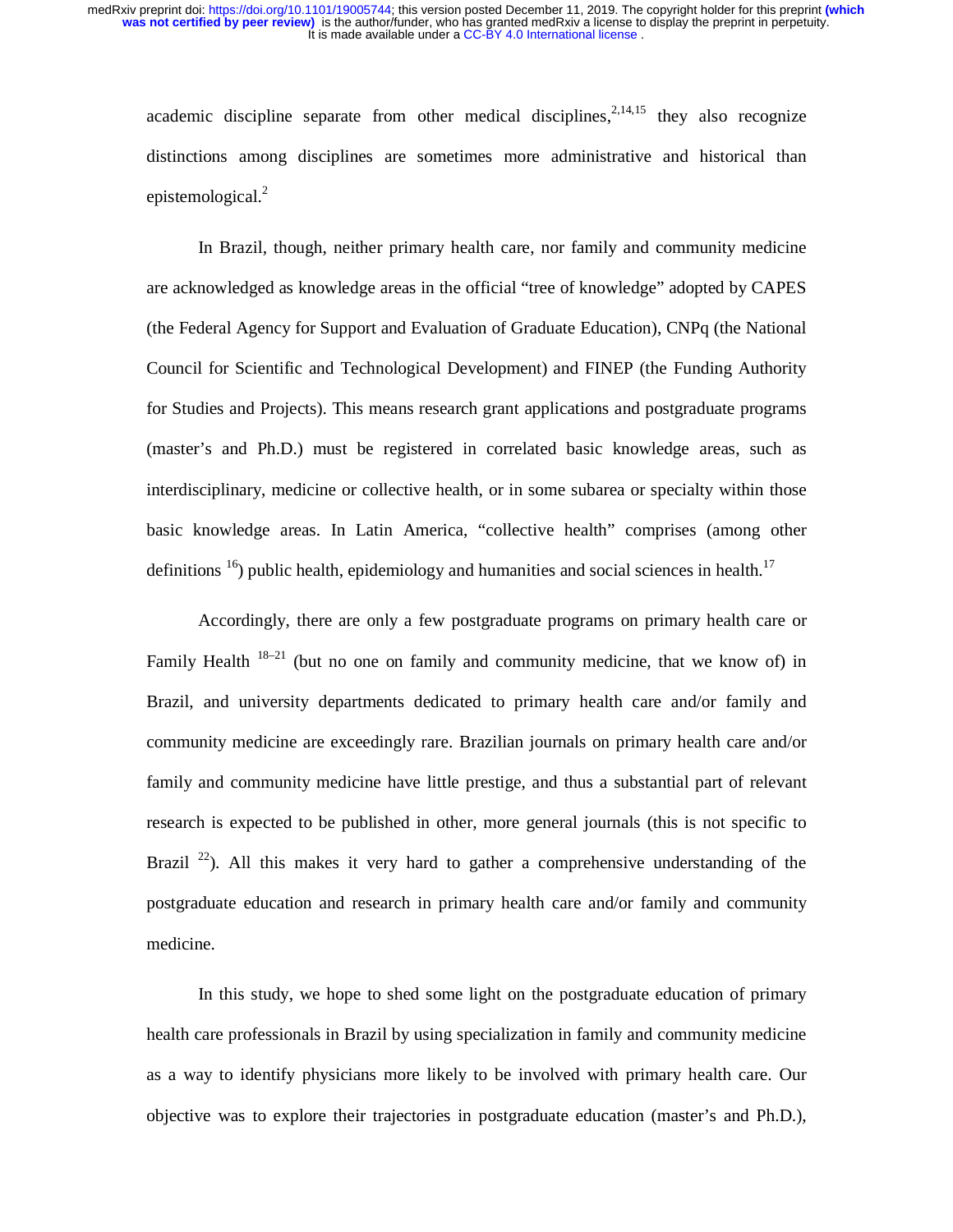describing the characteristics of their postgraduate degrees as well as correlating such degrees with characteristics of the physicians and their previous training.

## **Methods**

In this article, we report results from an observational, exploratory study, integrating secondary data from multiple sources: the *Trajetórias MFC* project.

### Data sources

We compiled the list of family and community physicians in Brazil from two sources, corresponding to the two modes of recognition as an specialist for physicians in Brazil.<sup>23</sup> One mode is certification by the corresponding specialty association. Such specialty certificates are conferred to physicians with either experience or a medical residency who pass an exam occurring once or twice every year, since  $2003$ <sup>3,8</sup> We obtained the list of certified family and community physicians, as of late November 2018, from Sociedade Brasileira de Medicina de Família e Comunidade (SBMFC, the Brazilian Society of Family and Community Medicine), corresponding to the first 24 editions of the specialist certification exam. For physicians having renewed their certification (which is not required), we kept only data on their first certification.

The other way of being recognized as an specialist is completing a medical residency. In late December 2018, we downloaded spreadsheets from SisCNRM (the information system for medical residency) on both family and community medicine and general community medicine (that is, from after and before the specialty was renamed) and merged the lists. Again, for the few physicians having completed a medical residency more than once, we kept only data on their first medical residency.

After obtaining the data from both sources, we merged the lists into a single list of family and community physicians, using both the name and the CPF (*Cadastro de Pessoas*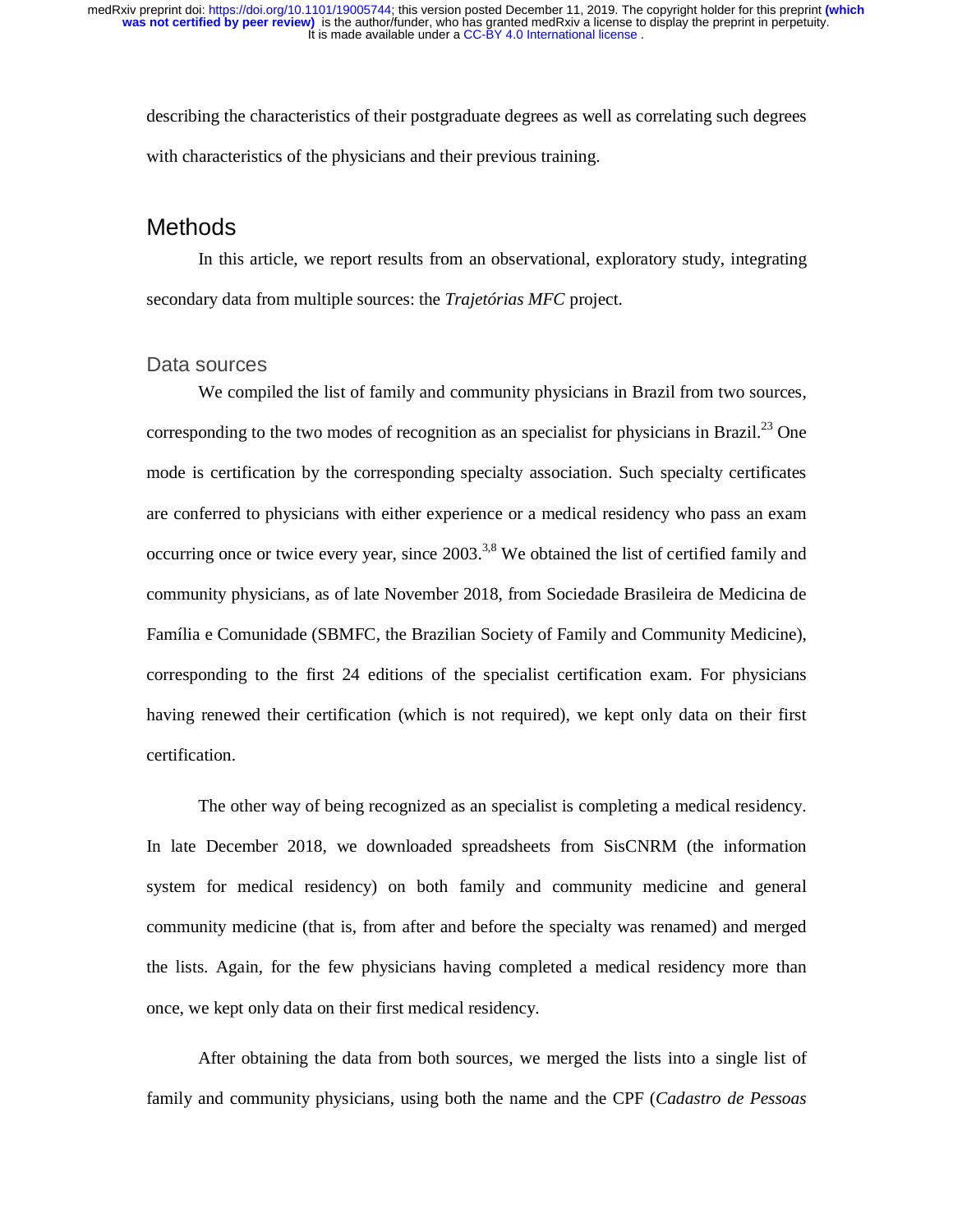*Físicas*) registry identification number. We verified this compiled list extensively for internal consistency, resorting to Web searches and to looking up in the Lattes Platform when additional information was necessary.

Lattes Platform is the Brazilian information system on science, technology, and innovation. Created in 1999, its curricula vitae (CVs) tend to be quite complete because they are used for decisions on research funding and on recruitment, promotion and tenure. $24$ Furthermore, CVs in the Lattes Platform tend to be honest because researchers are accountable for the information they provide. In example, their individual CVs are publicly available as Web pages and eXtensible Markup Language (XML) files.

After compiling the list of family and community physicians, we found their online CV Web pages using specially crafted uniform resource locators (URLs) including their CPF or looking up the Lattes Platform using the physicians' names. Then, we obtained their Lattes Platform ID number by scraping these Web pages, and downloaded the corresponding CVs in XML format in late December 2018.

After extracting data on the postgraduate courses from the Lattes XML files, we hand checked each entry to make sure the data corresponded to actual postgraduate programs and each entry with a postgraduate program included the corresponding ID code. This hand checking included looking up the postgraduate programs in the Sucupira Platform (the Brazilian information system on postgraduate programs)<sup>25</sup> and searching the Web for the monographs (titles are often included in the Lattes CV, and monographs are often publicly available). Then we obtained further data on the postgraduate programs from the Sucupira Platform, by scraping their web pages corresponding to each postgraduate program. For international programs, we imputed the code for the knowledge area and the mode of the master's degree by hand, based on the program title.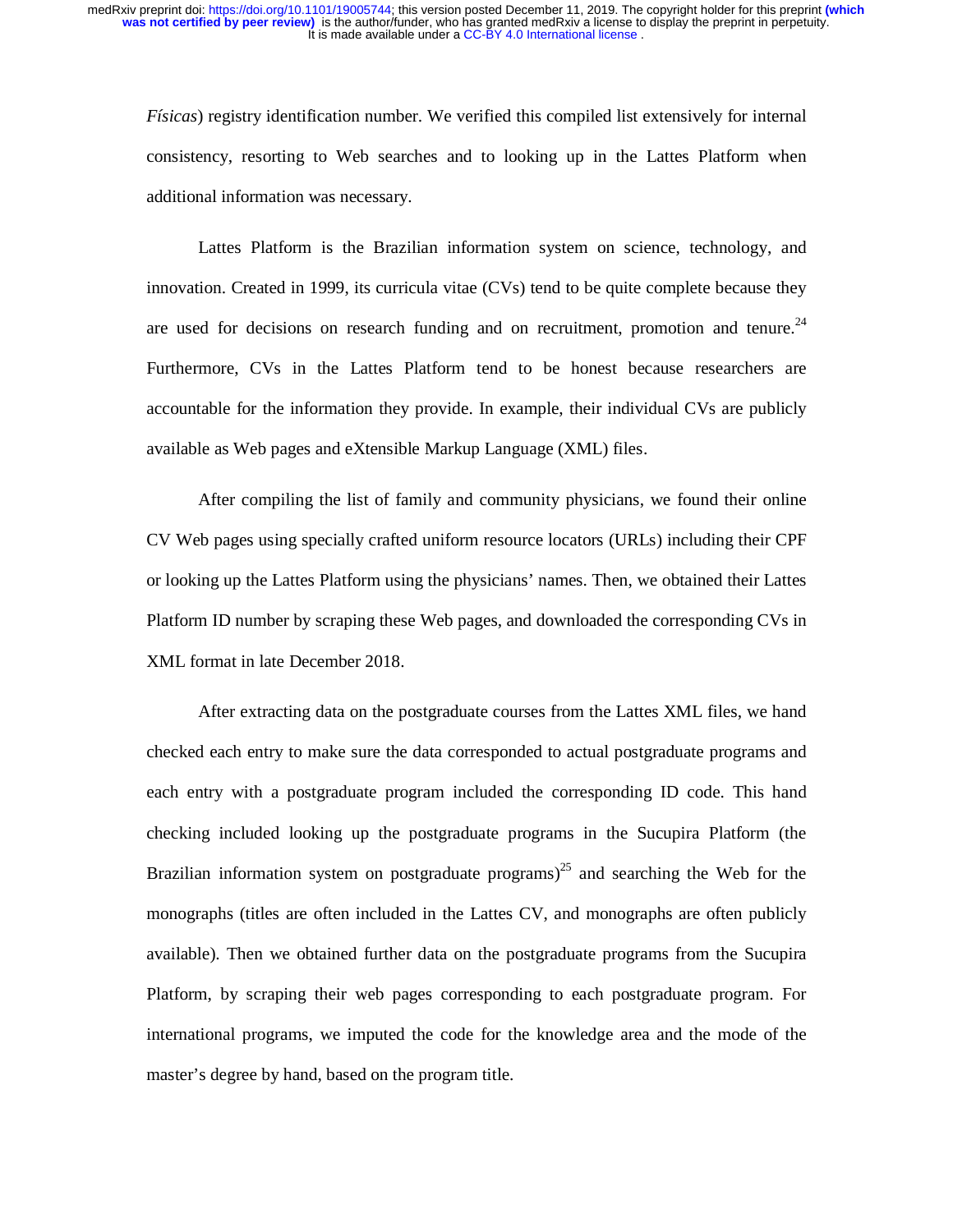### Variables

We inferred gender from the physician's first name, using data from the 2010 Brazilian Census <sup>26</sup> cached in the genderBR package (version 1.1.0).<sup>27</sup> First names were considered female if they had 50%+ probability of belonging to a woman, and male if otherwise; names appearing less than 20 times in the Census were not assigned any gender. The date when the Lattes CVs were last updated was retrieved from CVs themselves.

When the physician had both completed a medical residency and received a specialty certificate, we considered whichever came first as the mode of specialization. The year of specialization, master's or Ph.D. completion was categorized in five-year periods, with the first period (up to 1998, the last year before inception of the Lattes Platform) having an open beginning. Likewise, the states where the specialization, master's or Ph.D. took place were grouped into the five geographical regions (North, Northeast, Southeast, South and Central-West), with an extra category for international postgraduate programs (Supplemental Table<sup>28</sup> lists data for individual states). The knowledge areas were handled at the "basic knowledge area" level (that is, not at the "greater knowledge area" level, nor at the "sub-area" or "speciality" levels), and areas other than medicine or collective health were grouped in a catchall category (Supplemental Table  $^{28}$  lists data for individual basic knowledge areas). Master's degrees were also categorized according to their mode, that is, according to whether they were academic or professional. While both modes involve immersion in research, the academic master's courses aim to produce researchers, and the professional ones aim to produce better professionals for outside academia.<sup>29,30</sup> Professional Ph.D. courses are very recent, and we didn't expect any degree to have been earned yet.

### Analysis

Categorical data were described with absolute and relative frequencies, and continuous data were described with medians and interquartile ranges (IQR).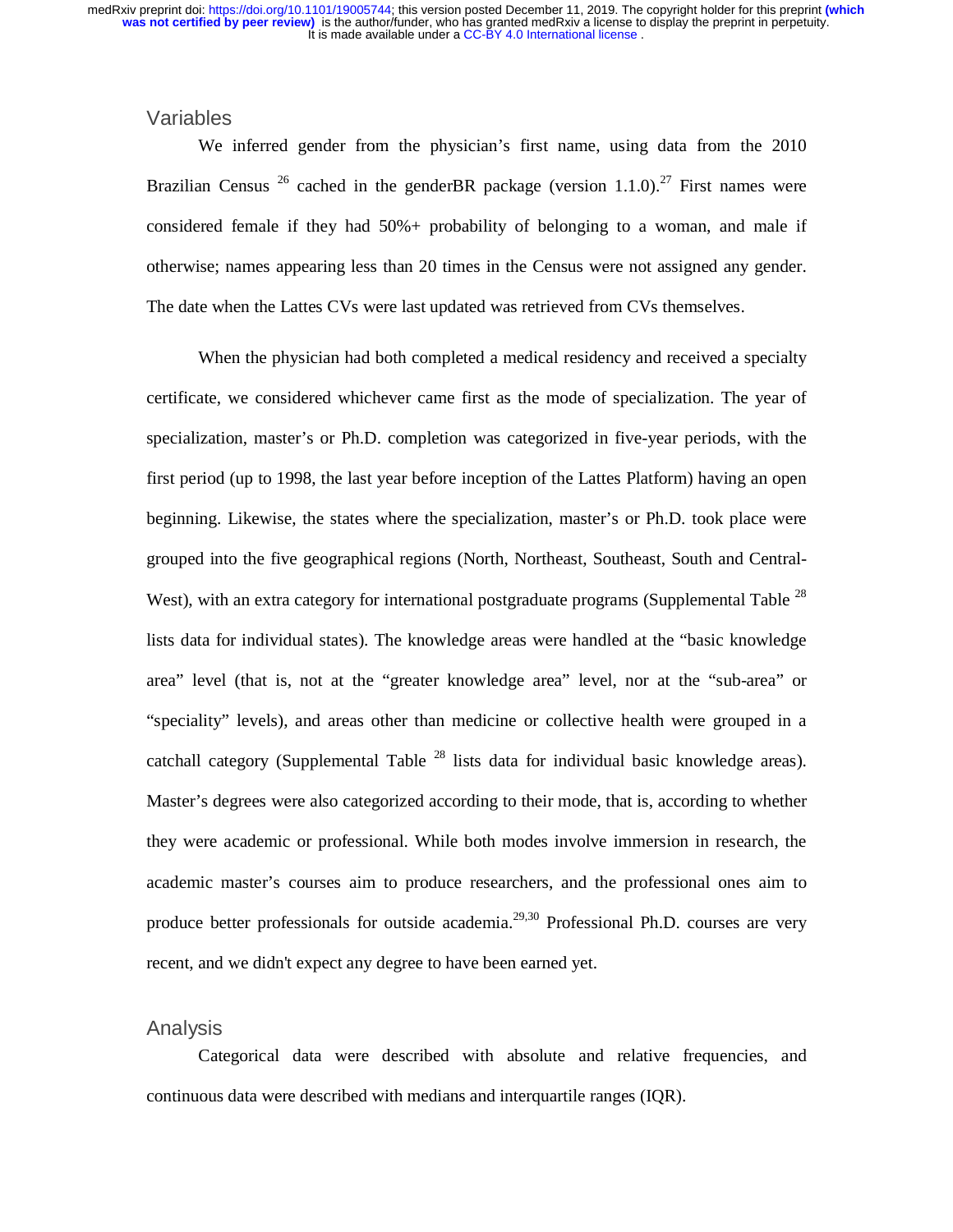Besides describing gender and characteristics of specialization and of master's and Ph.D. degrees, we also described the frequency of master's degrees among family and community physicians according to their gender and characteristics of specialization, as well as the frequency of Ph.D. degrees according to the same characteristics as well as to the characteristics of the master's degree. Because the interpretation of the year of specialization depends on whether the specialization was through medical residency or through certification, year and mode of specialization were merged into a single variable for the purpose of describing the frequency of master's and Ph.D. degrees.

The association of the before-mentioned explanatory variables with having earned a master's degree (one response variable) or Ph.D. (another response variable) was expressed with the odds ratio (OR). While the prevalence ratio could be more intuitive, the OR better approximates the incidence density (rate) ratio.<sup>31</sup> The OR were estimated through logistic regression both with a single and with multiple explanatory variables at a time, and were expressed as point estimates and 95% uncertainty interval. All regression coefficients (including the intercept) had weakly informative prior distributions.<sup>32</sup> and inference was based on the No-U-Turn sampler.<sup>33</sup> Year and mode of specialization were entered in such regression models separately along with an interaction term between them, but for ease of understanding the results were presented as if there was a single "year and mode of specialization" variable.

In the multivariable model for the Ph.D. degree, we opted for a hierarchical framework.<sup>34</sup> The "distal level" included gender and characteristics of the specialization, and the "proximal level" included characteristics of the master's. Variables in the distal level had their OR adjusted for other variables in the distal level, and variables in the proximal level had their OR adjusted for all other variables in the model, from both levels.

Time from specialization to master's and Ph.D. degrees, and between the two later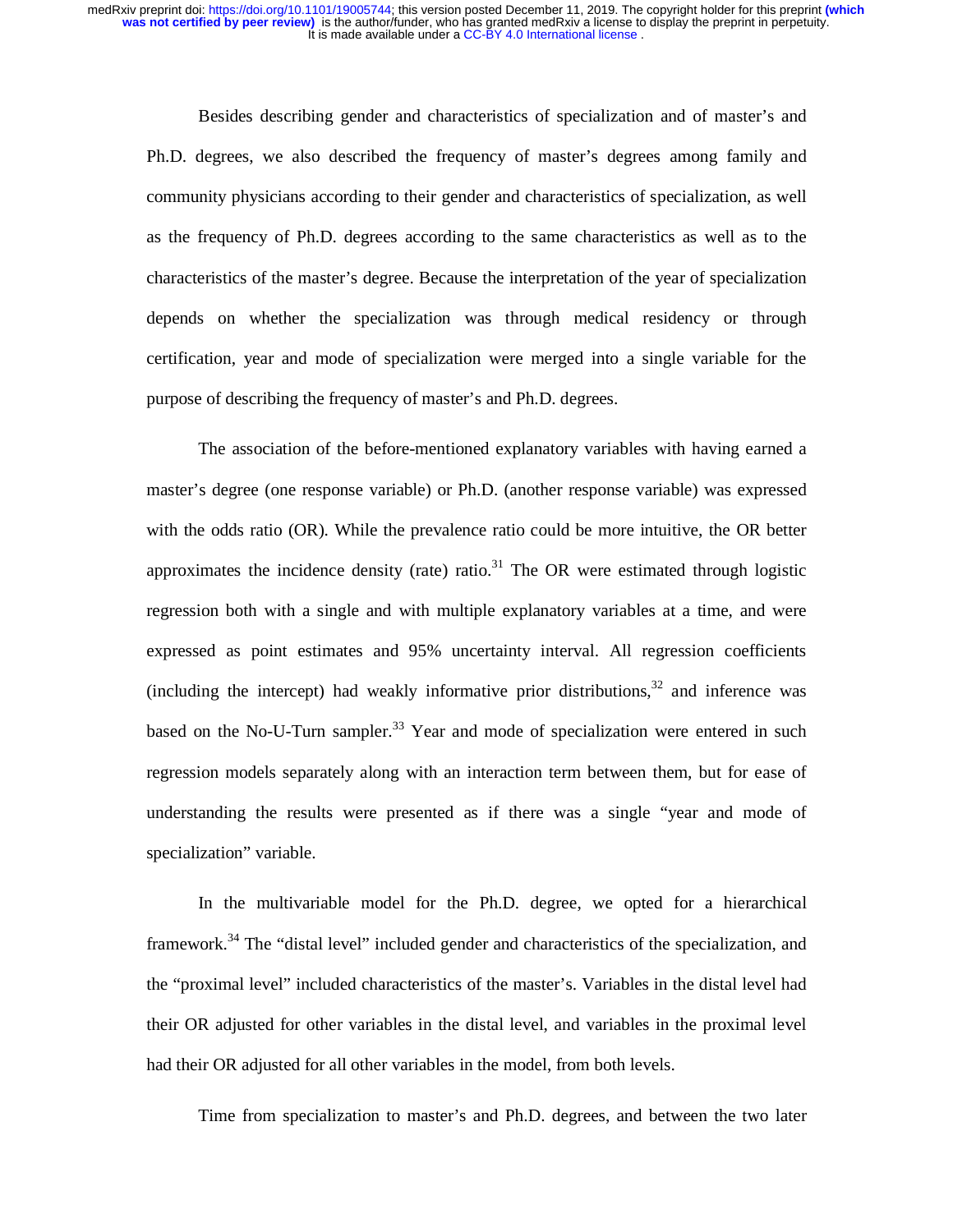ones, was described both in general and according to the mode of specialization. We also examined the distribution of the knowledge areas of the master's degrees according to the mode of specialization, and the distribution of knowledge areas of Ph.D. degrees according to the mode of specialization and the knowledge area of the master's. We did not examine the distribution of the knowledge area of the Ph.D. degree according to the mode of the master's, because too few family and community physicians with a professional master's earned a Ph.D.. When describing the distribution of the knowledge area of the Ph.D. according to the knowledge area of the master's, we opted for an alluvial diagram.

The data were analyzed using R (version 3.6.1).<sup>35</sup> While data verification by hand involved spreadsheet applications from office suites, most data processing (including the tabulation of frequencies) was done within R itself, using packages centered around the concept of "tidy data",<sup>36</sup> as well as packages specific to Brazilian data.<sup>27,37</sup> For regression modelling we used brms (version  $2.10.0$ ),<sup>38</sup> which builds on the Stan probabilistic programming language  $39$  through rstan (version 2.19.2).<sup>40</sup> The alluvial diagram was made with ggalluvial (version  $0.10.0$ ).<sup>41</sup>

### **Ethics**

While most of the data sources we used are publicly available, there were two privacy issues. First, the spreadsheet SBMFC provided us with the complete list of certificates (including the CPF number of most) is not publicly available as such. Second, while all data we obtained from the Lattes Platform are publicly available, they lied behind technology clearly intended no hinder data mining. Thus, before initiating the data collection we obtained approval by the research ethics committee of Universidade Vila Velha (certificate 02957118.2.0000.5064). Because our data is personally identifiable, it will be available to other researchers only if they present an ethically-approved research project with an analysis plan  $42$ .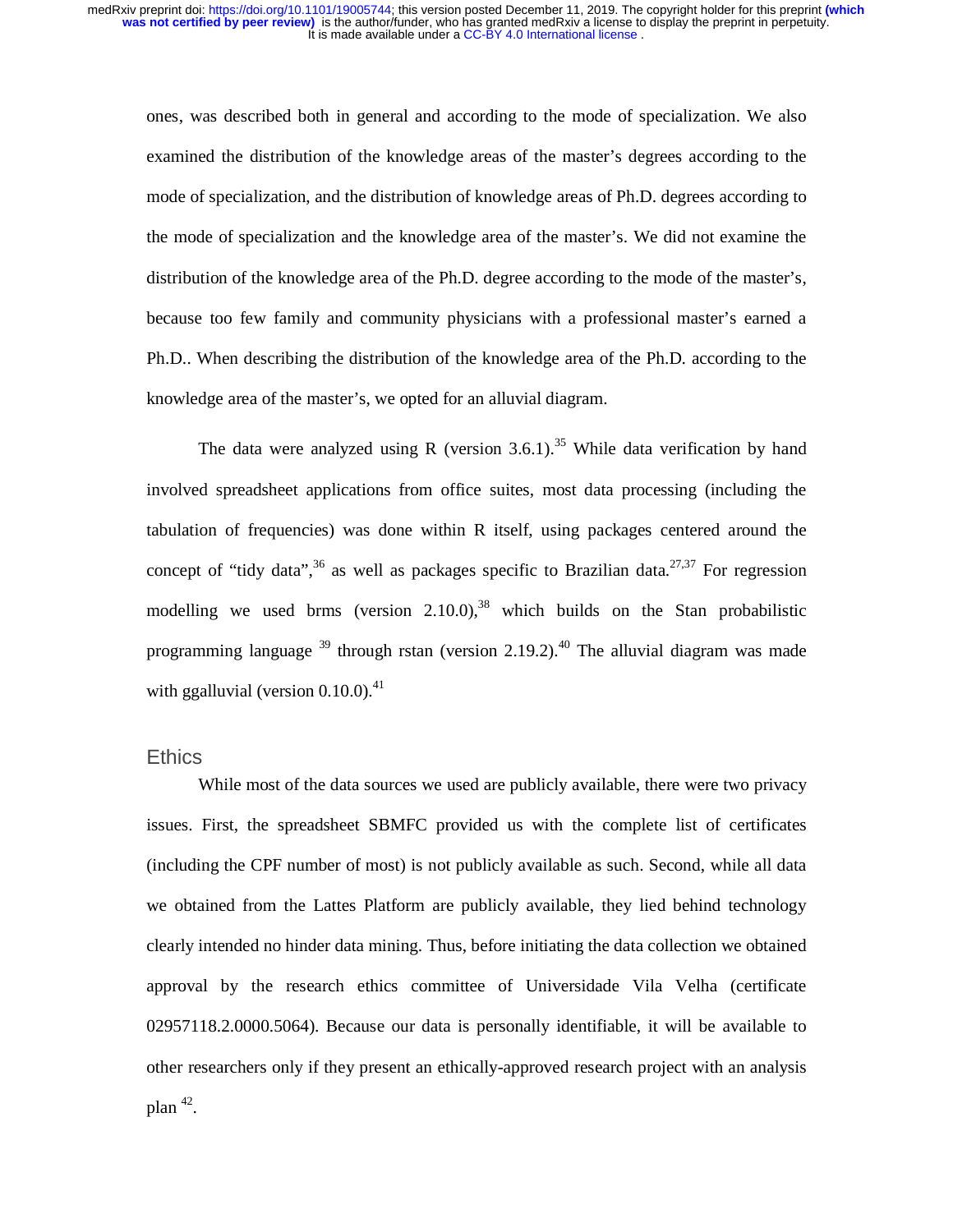### **Results**

The first 24 editions of the specialist certification exam resulted in the emission of 2816 certificates, amounting to 2795 unique physicians. Furthermore, 3959 medical residencies were completed (936 in general community medicine and 3023 after it was renamed family and community medicine), amounting to 3957 unique physicians. Because 514 physicians both concluded a medical residency and were certified, there were 6238 unique family and community physicians. Of these, 4065 (65.2%) had a CV in the Lattes Platform. Median time since these CVs were last updated was 1 year, with an IQR of 0–4 years and a maximum of 18 years.

Most family and community physicians (3563, 58.3%) were female, and the most common mode of specialization was medical residency (3917, 62.8%) (Table 1). The number of new family and community physicians clearly increased over time, with the largest increases being from 1999–2003 to 2004–2008 and from 2009–2013 to 2014–2018. Specialization in family and community medicine was concentrated in the Southeast and South regions.

### *Table 1: Family and community physicians in Brazil, December 2018*

A master's degree was obtained by 747 (12.0%) family and community physicians (Table 2), with 554 (74.2%) degrees being academic and the other 193 (25.8%) being professional. The number of new master's degrees clearly increased with time, especially from 2004–2008 to 2009–2013; from 2009–2013 to 2014–2018, the increase was restricted to professional master's degrees. As for specialization, master's degrees were concentrated in the Southeast and South regions, both for academic and professional degrees. Master's degrees in collective health (351, 47.0%) were twice as frequent as those in medicine (170, 22.8%), with other frequent knowledge areas being interdisciplinary (84, 11.2%), teaching (30, 4.0%) and education (24, 3.2%). Professional degrees accounted for 104 (29.6%) of the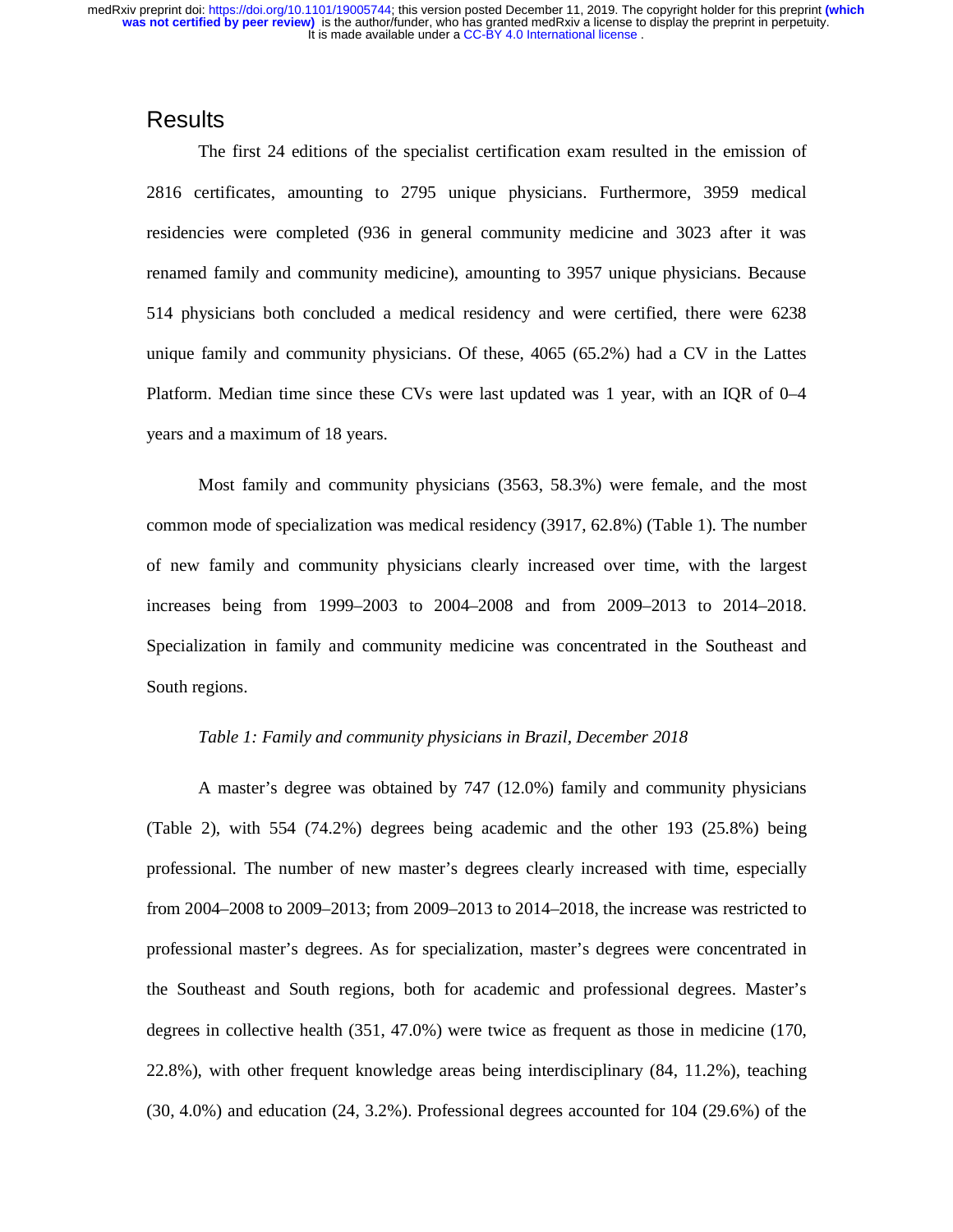master's degrees in collective health, but only 27 (15.9%) of those in medicine. The postgraduate programs were spread across 141 institutions, with only eight of them having conferred a master's degree to at least 20 family and community physicians. Most family and community physicians obtained their master's degrees from Universidade Federal do Rio Grande do Sul (UFRGS; Federal University of Rio Grande do Sul), Fundação Oswaldo Cruz (Fiocruz; Oswaldo Cruz Foundation) or Universidade de São Paulo (USP; University of São Paulo); more information on Supplemental Table <sup>28</sup>.

*Table 2: Master's and Ph.D. degrees of family and community physicians in Brazil, December 2018* 

A Ph.D. degree was held by 170 (2.7%) family and community physicians (Table 2). There were no professional Ph.D. degrees. As with master's degrees, there was an increase in new Ph.D. degrees over time, and most degrees were obtained in the Southeast and South regions of Brazil. Contrary to master's degrees, Ph.D. degrees in medicine (64, 38%) were almost as common as those in collective health (72, 42%). The postgraduate programs were spread across 40 institutions, with only two of them (USP and UFRGS) having conferred more than 20 degrees; more information on Supplemental Table <sup>28</sup>.

Some groups of family and community physicians were less likely to hold a master's or Ph.D. degree, even after adjusting for other characteristics (Table 3, Table 4). Women were less likely to hold a master's degree than their male colleagues, and only half as likely to hold a Ph.D.. Family and community physicians with a professional master's degree were  $\Box$  as likely to earn a Ph.D. degree as those with an academic master's degree. A master's degree in other knowledge area also implicated lower likelihood of earning a Ph.D. than a master's in medicine or collective health.

*Table 3: Characteristics associated with holding a master's degree among family and*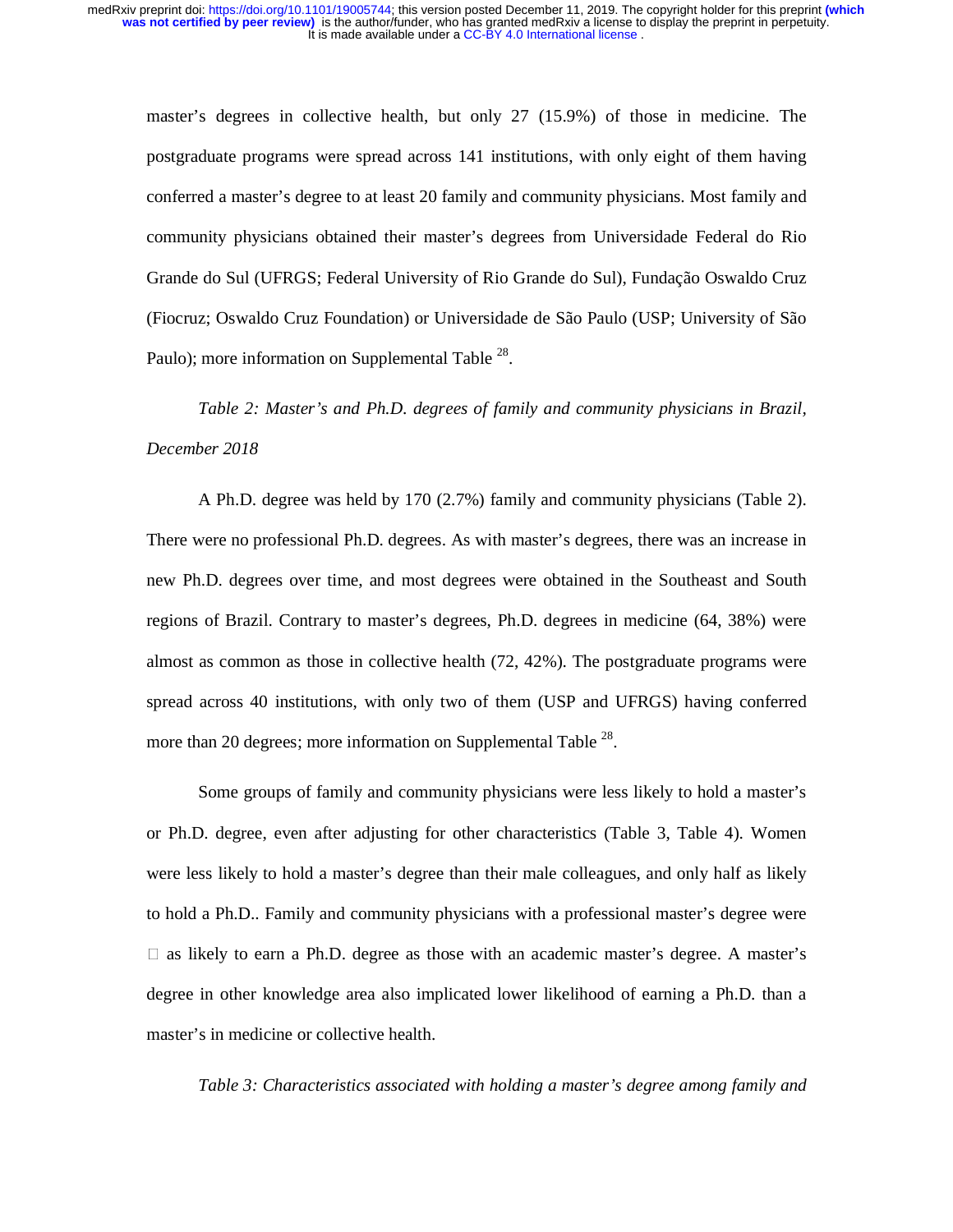*community physicians in Brazil, 2018* 

*Table 4: Characteristics associated with holding a Ph.D. degree among family and community physicians in Brazil, 2018* 

Among those earning a master's degree, median time from specialization to master's was 4 years (IQR, 0–6): 5 years (IQR, 3–8) for family and community physicians specializing through medical residency, and 1 year (IQR, -3 to 4) for those specializing through certification. In other words, earning a master's degree came before specialization for 21.8% family and community physicians: 9.1% for those specializing through medical residency, and 39.9% for those specializing through certification. The proportion of master's degrees in each of the knowledge areas (medicine, collective health, other) was very similar across the specialization modes (certification or medical residency) (data not shown).

Likewise, median time from specialization to Ph.D. degree was 9 years (IQR, 3.25– 12): 10 years (IQR, 7–14) for family and community physicians specializing through medical residency, and 2 years (IQR, -2.5 to 9) for those specializing through certification. In other words, earning a Ph.D. degree came before specialization for 16% family and community physicians: 6% for those specializing through medical residency, and 33% for those specializing through certification. As with the master's degrees, the proportion of Ph.D. degrees in each of the knowledge areas (medicine, collective health, other) was very similar across the specialization modes (certification or medical residency) (data not shown).

Finally, median time from master's to Ph.D. degree was 4 years (IQR, 0–6). Most family and community physicians earning a Ph.D. in collective health (50, 69%) also earned a master's in the same knowledge area (Graph 1). On the other hand, half of those earning a Ph.D. in medicine earned a master's in collective health (11, 17%) or no master's at all (i.e., direct Ph.D.; 19, 30%). Most direct Ph.D. degrees (16, 53%), in medicine or otherwise, were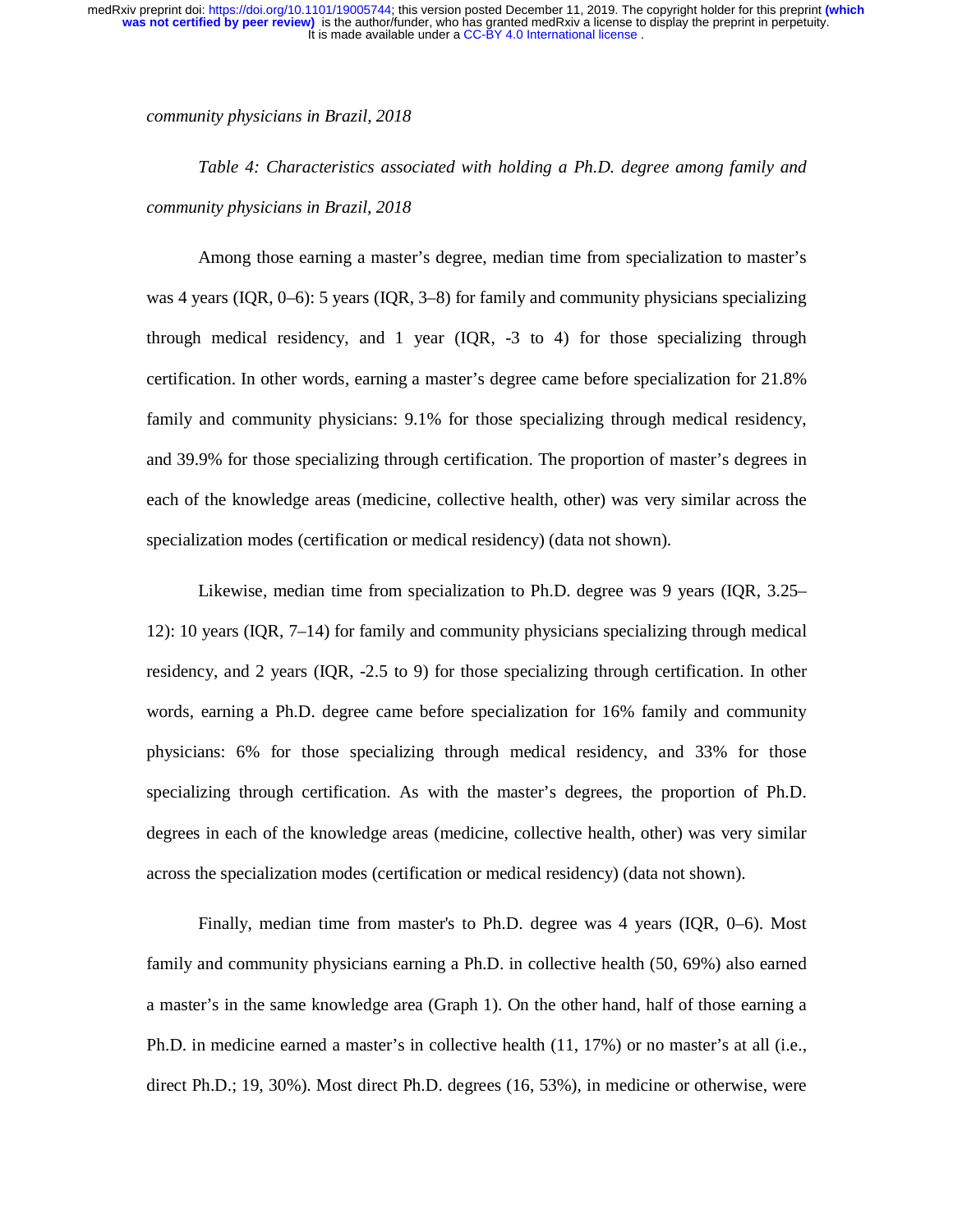conferred by USP.

*Graph 1: Alluvial diagram of knowledge areas for master's and Ph.D. degrees of family and community physicians in Brazil, 2018* 

### **Discussion**

Our findings indicate one in eight family and community physicians have earned a master's degree, and little more than one in forty have earned a Ph.D.. The number of new degrees is increasing over time, and most of the degrees are in collective health (not medicine) and were obtained in the Southeast and South regions. Gender is associated with the probability of obtaining a master's degree and, together with mode and knowledge area of the master's, also with that of obtaining a Ph.D. degree. In comparison to family and community physicians specializing through medical residency, those specializing through certification were more likely to already have earned a master's and/or Ph.D. degree (instead of earning after specialization), but just as likely to have earned their degree in medicine, collective health or other knowledge areas.

Professional master's programs are responsible for most of the recent increase in the number of master's degrees, and might be attracting graduate students who would otherwise opt for academic programs. The Northeast region, with its RENASF network of institutions offering a professional master's program focused on the Family Health Strategy,<sup>19,20</sup> accounts for part of this increase, as does the state of Rio de Janeiro, whose capital city recently invested heavily in the expansion of the Family Health Strategy and incentivized health professionals to earn master's degrees; $^{21}$  but the increase in professional master's degrees was not restricted to these states (data not shown). Even though the ProfSaúde program  $<sup>18</sup>$  is</sup> expected to contribute to this increase, it does not account for our findings, because its first students graduated after we obtained our data.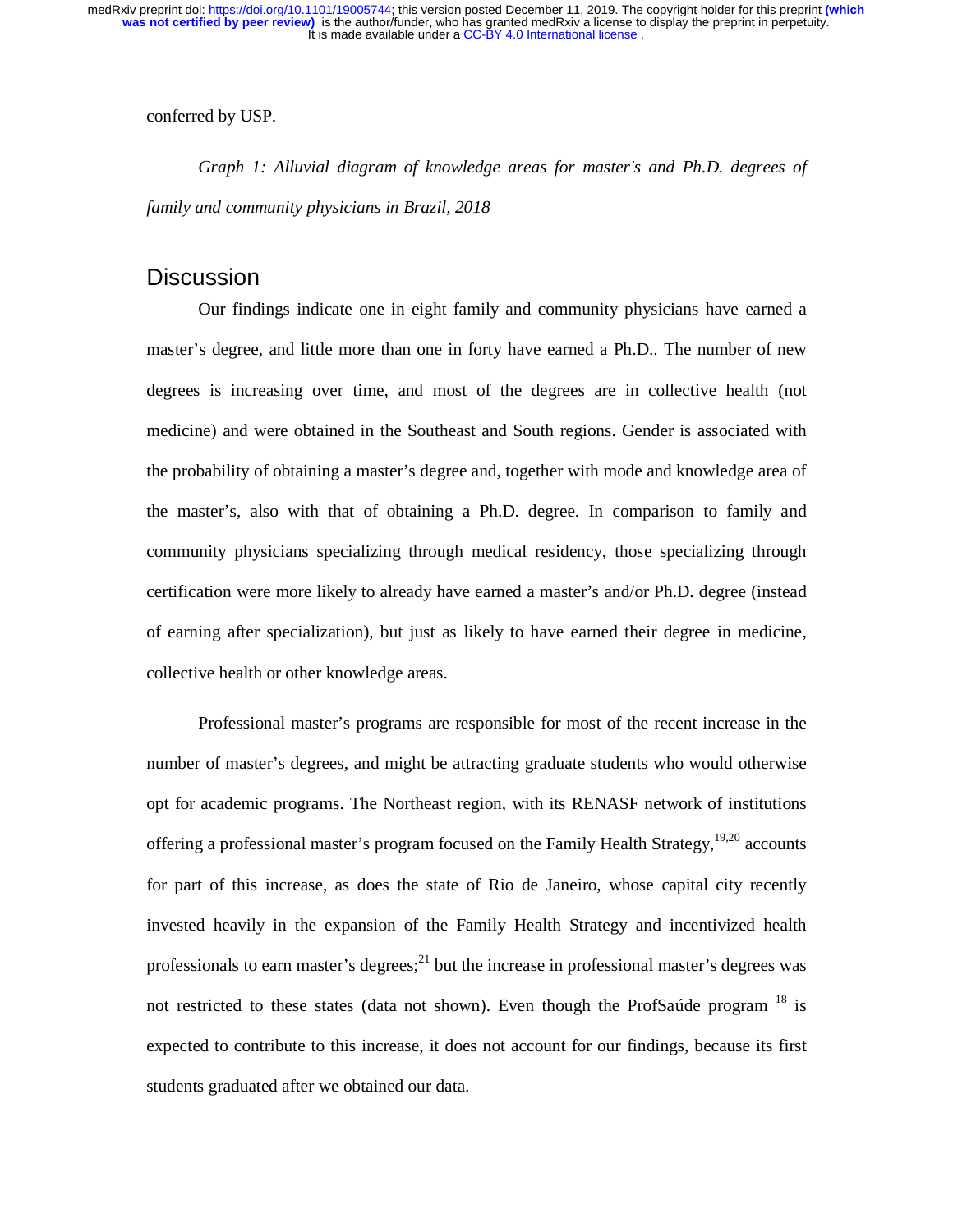Brazil has been promoting professional master's on Family Health alongside other qualification initiatives, such as residencies, short postgraduate courses and academic master's.<sup>21,30</sup> While one would expect any qualification to contribute something, responsible public policies for human resources in health depend on critically examining the relative benefits of the multiple possible postgraduate trajectories. In example, some qualification initiatives might add little to the performance of professionals who are already sufficiently qualified, or who are not qualified enough to benefit from said initiatives. Furthermore, for better or for worse, a professional master's degree should increase employability in academia, thereby increasing workforce turnover in the Family Health Strategy while contributing to the education of the new generation of health professionals.

This debate is made even more timely by the advent of professional Ph.D. programs. Graduates from professional master's courses seem to be less likely to earn Ph.D. degrees, even after adjusting for potential confounders, such as when was the master's concluded. Because graduates from professional programs are expected to be outside academia, they might not find value in academic Ph.D. courses. It remains to be seen if professional Ph.D. programs are needed to fill this niche, or if simply there's not much use for any Ph.D. outside academia. Meanwhile, physicians are still not required to complete medical residency (or otherwise be certified) before working in primary care in Brazil, and posts in medical residencies lag behind the annual number of newly graduated physicians (the same applies for nurses). $43$ 

Another major finding is that most family and community physicians hold master's and Ph.D. degrees in collective health, not medicine. This phenomenon is more common for master's than for Ph.D. degrees, and for professional than for academic degrees, but it occurs in both levels and both modes of postgraduate programs. We can't say this came as a surprise: of the authors who are family and community physicians, all three hold a Ph.D. in a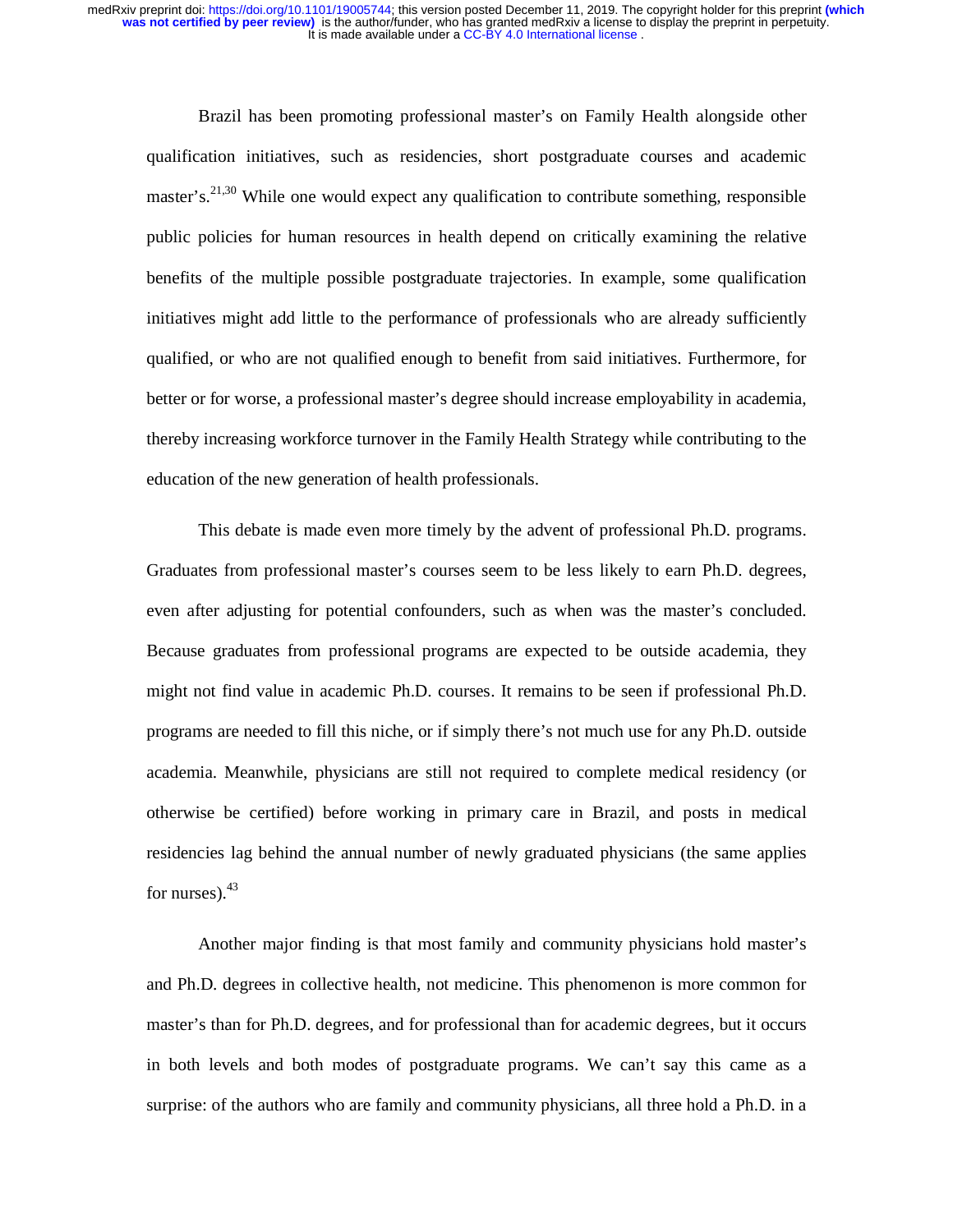subarea of collective health. In our experience, not only has collective health devoted substantial interest to primary health care as a public policy, but also the Brazilian medical community hasn't devoted much interest to primary care as a locus of healthcare delivery. In example, searching for ("family medicine" OR "family and community medicine") in the SciELO Brazil collection, one of the top five journals is on medical education and the other four are journals on collective health. This suggests most research on primary health care in Brazil to be on health policy, service management and health promotion, as well as medical education, but not so much on clinical care.

Most medical residencies, specialist certifications, masters' and Ph.D. happened in the Southeast and South regions. The reason is twofold: these are two of the most populous regions (together with the Northeast region), and are the most economically developed ones. These facts also reflect in the overall distribution of physicians in Brazil.<sup>44</sup> Interestingly, our data do not support a higher probability of obtaining a master's or Ph.D. degree for family and community physicians specializing or obtaining a master's degree in the Southeast and South regions. This is not to say our data support equity in access to postgraduate programs: there simply are too few family and community physicians outside the Southeast and South regions for us to make precise estimates. As the saying goes, "absence of evidence is not evidence of absence [of effect]".<sup>45</sup>

On the other hand, the association of gender and postgraduate degrees was very clear: female family and community physicians are less likely to obtain master's degrees than their male colleagues, and even less so for Ph.D. degrees. This should not be interpreted as gender having a direct effect on educational achievement: our study was exploratory, and inclusion of gender as an explanatory variable was motivated mostly by the SAGER guidelines.<sup>46</sup> Rather, this finding should taken as justification for further studies, aimed at a more proper explanation for this correlation. Such explanation might have more to do with family and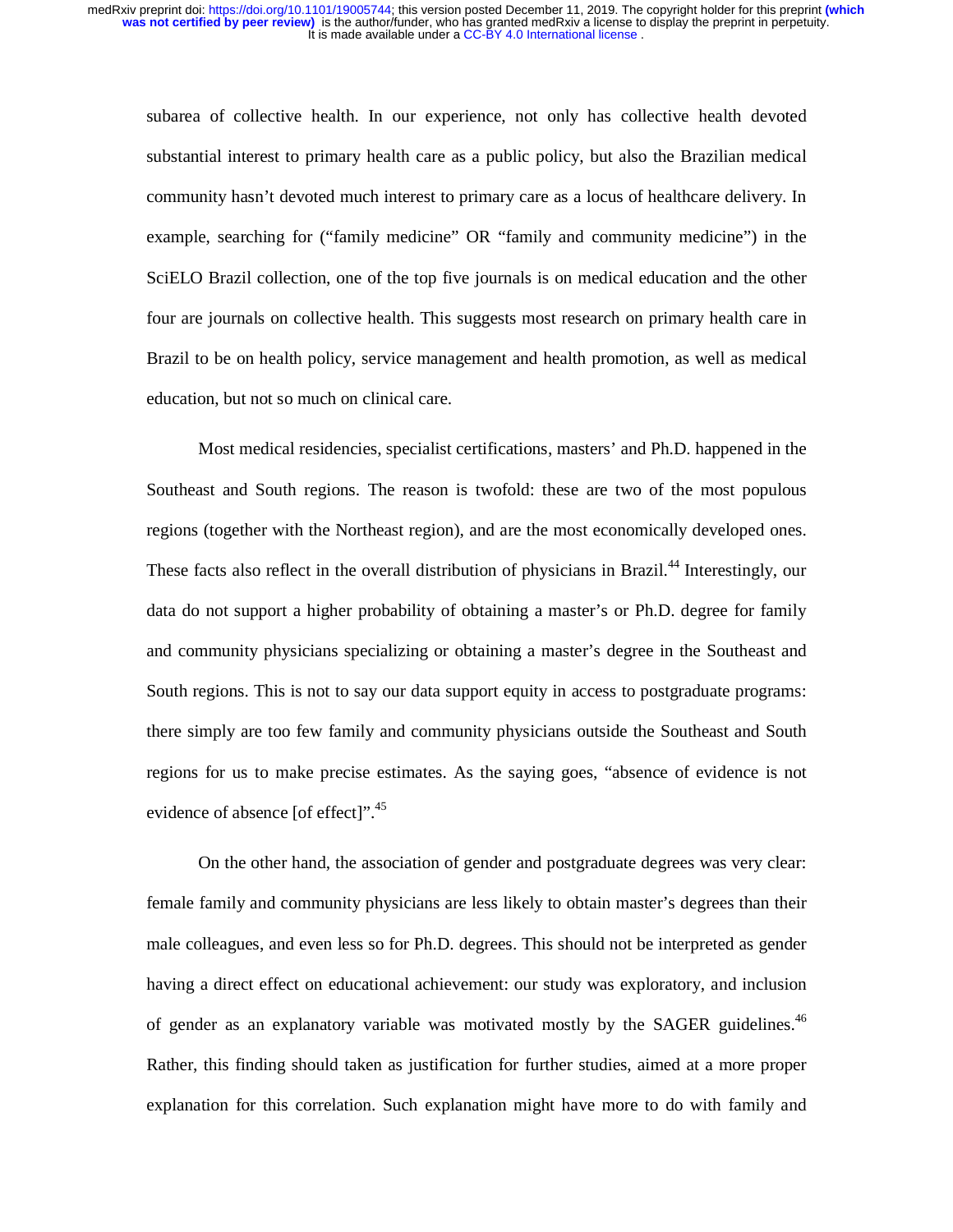community medicine than with the Brazilian society at large, because half the master's and Ph.D. graduates in Brazil are women. $^{47}$  Besides the ethical relevance of elucidating and preferably removing any gendered barriers to postgraduate education, the issue has special relevance to the discipline because most family and community physicians are women.

In interpreting our findings, one must keep in mind we depended on administrative data. Because data from Conselho Federal de Medicina (CFM; the Federal Board of Medicine) is not available to others, we could not perform record linkage to identify who had retired, emigrated or deceased. The National Registration of Specialists was expected to provide easy access to an authoritative list of physicians in any medical specialty, but unfortunately it has not been maintained as prescribed by the More Doctors Law.<sup>48</sup> Consequently, the number of family and community physicians is surely overestimated, even if we expect this overestimation to be minor, because family and community medicine is a fairly young specialty in Brazil.<sup>44</sup> In 2018, Augusto *et al.*<sup>23</sup> (using the same methods as us) estimated there would be 5.438 family and community physicians in Brazil, 276 (5%) more than the 5.162 found by Scheffer *et al.*,<sup>44</sup> who had access to CFM data. Another limitation of our study was that, as in Augusto *et al.*, 23 we could not include the family and community physicians who completed their medical residencies in the 1970s. SisCNRM records for family and community medicine (then community general medicine) begin at 1981, when the specialty was recognized; we can only hope family and community physicians from the 1970s eventually took the exams and were certified after 2003.

Our data had limitations with regard to postgraduate programs, as well. Postgraduate degrees will probably have been underreported to some extent, even though postgraduate students are incentivized to have a CV in the Lattes Platform and entering data on a postgraduate degree is simple enough. Furthermore, there surely was some information error in the reported degrees, but we hope to have cleaned most of those errors during our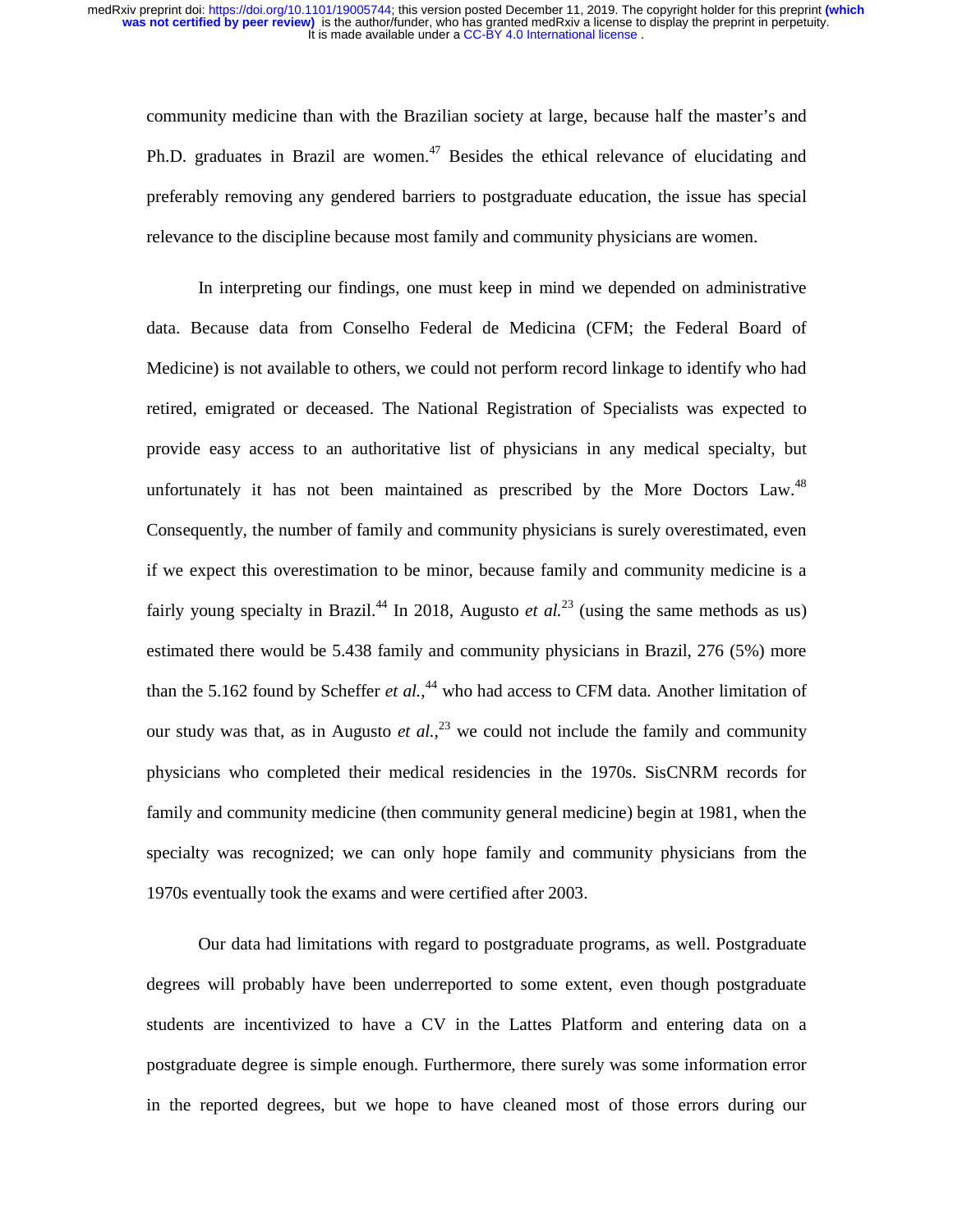verification. One potential issue is that we verified the data using current information on the postgraduate programs, not information from when the degrees were obtained; but much of the information is not expected to change in any significant way, and possible changes in the knowledge subarea or specialty of the postgraduate programs would not matter for our analysis, which were done at the level of basic knowledge area. Finally, because the Lattes Platform was launched in 1999, master's and Ph.D. degrees earned before then are expected to be underreported, even if this underreporting is expected to occur among those who don't make much use of the degrees.

In conclusion, family and community physicians increasingly earn academic and professional master's and Ph.D. degrees, with an emphasis on collective health, even though women seemingly face barriers to advance their education. The consequences of different postgraduate trajectories on professional performance and on primary health care research are unknown. We suggest it would be easier to gain a wider view of postgraduate education of primary health care professionals and/or on primary health care if the National Registration of Specialists came back online, and if primary health care and/or family and community medicine were recognized as knowledge areas.

# References

- 1. Bonet O. Os médicos da pessoa: um olhar antropológico sobre a medicina de família no Brasil e na Argentina. Rio de Janeiro: 7Letras; 2014. 270 p.
- 2. Freeman T, McWhinney IR. McWhinney's textbook of family medicine. 4th edition. Oxford  $\square$ ; New York: Oxford University Press; 2016. 520 p.
- 3. Anderson MIP, Gusso GDF, Castro Filho ED de. Medicina de Família e Comunidade: especialistas em integralidade. Rev APS. 2005;8(1):61–7.
- 4. Weggemans MM, van Dijk B, van Dooijeweert B, Veenendaal AG, ten Cate O. The postgraduate medical education pathway: an international comparison. GMS J Med Educ [Internet]. 2017 [cited 2019];34(5). https://doi.org/10.3205/zma001140
- 5. Arya N, Gibson C, Ponka D, Haq C, Hansel S, Dahlman B, et al. Family medicine around the world: overview by region. Can Fam Physician. 2017;63(6):436–41.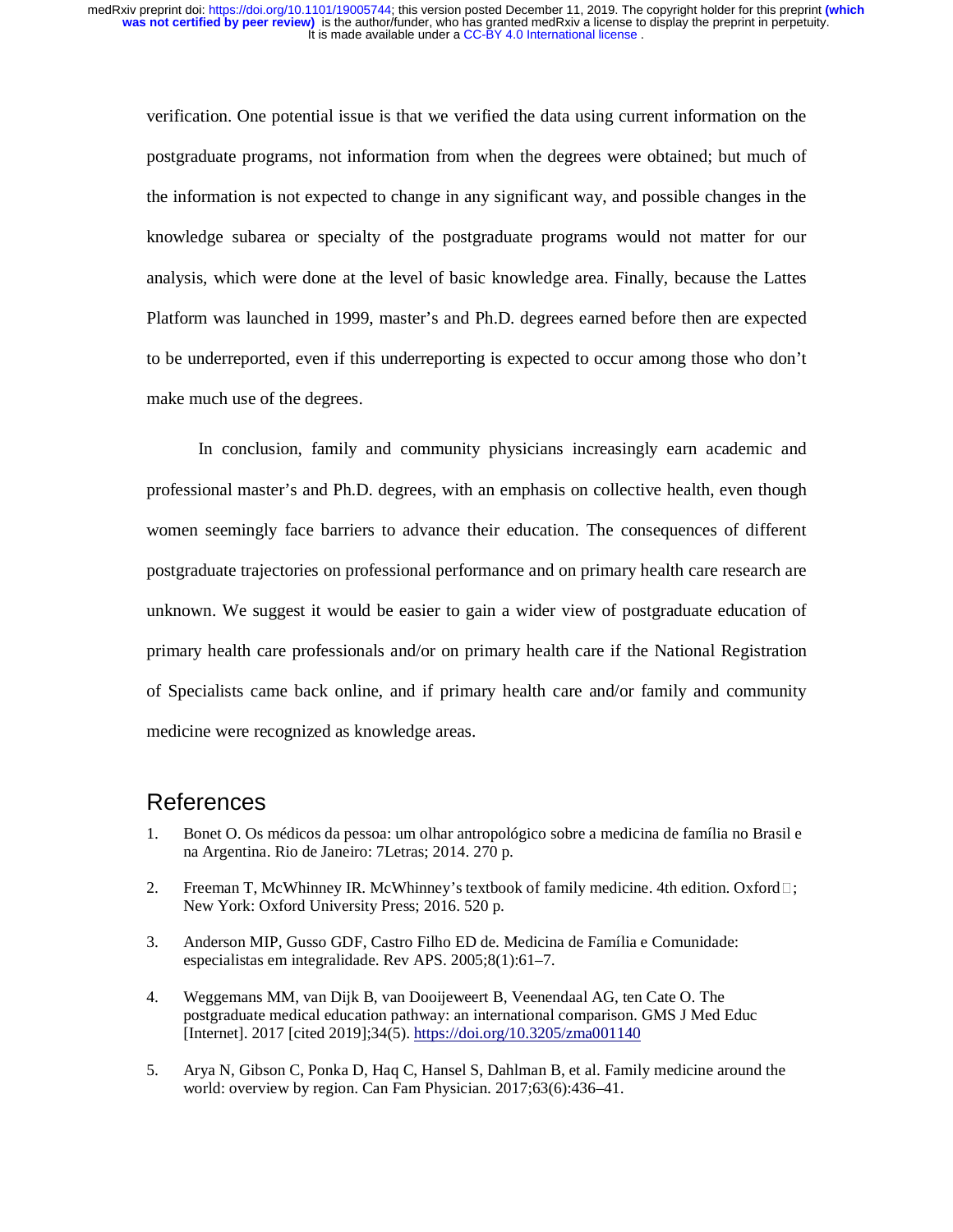- 6. Hutt P. General Practice in the United Kingdom A training evolution. Rev Bras Med Fam Comunidade. 2014;9(30):77–82. https://doi.org/10.5712/rbmfc9(30)881
- 7. Aguiar DS de. A saúde da família no Sistema Unico de Saúde: um novo paradigma? [Internet] [Dissertation (master's)]. [Rio de Janeiro]: Fundação Oswaldo Cruz. Escola Nacional de Saúde Pública Sergio Arouca; 1998 [cited 2018]. Available from: https://www.arca.fiocruz.br/handle/icict/4673
- 8. Falk JW. A Medicina de Família e Comunidade e sua entidade nacional: histórico e perspectivas. Rev Bras Med Fam Comunidade. 2004;1(1):5–10. https://doi.org/10.5712/rbmfc1(1)2
- 9. Sól NAA. A medicina geral comunitária no Brasil: uma análise institucional sócio-histórica de sua trajetória enfocando programas específicos [Internet] [Thesis (Ph.D.)]. [Campinas]: Universidade Estadual de Campinas; 2011 [cited 2019]. Available from: http://www.repositorio.unicamp.br/handle/REPOSIP/312118
- 10. Andrade HS de, Alves MG de M, Carvalho SR, Silva Júnior AG da. A formação discursiva da Medicina de Família e Comunidade no Brasil. Physis: Revista de Saúde Coletiva [Internet]. 2018 [cited 2019];28(3). https://doi.org/10.1590/s0103-73312018280311
- 11. Memórias da saúde da família no Brasil. Brasília DF: Ministério da Saúde $\Box$ : Secretaria de Atenção à Saúde□: Departamento de Atenção Básica; 2010. 143 p. (Série I. História da Saúde no Brasil).
- 12. Ministério da Saúde (BR). Fundação Nacional da Saúde. Programa Saúde da Família: saúde dentro de casa. Brasília: Ministério da Saúde; 1994. 80 p.
- 13. Campos GW de S, Chakour M, Santos R de C. Análise crítica sobre especialidades médicas e estratégias para integrá-las ao Sistema Único de Saúde (SUS). Cadernos de Saúde Pública. 1997;13(1):141–4. https://doi.org/10.1590/S0102-311X1997000100025
- 14. Freeman T. Family Medicine's academic contributions. Family Medicine Research Days, İzmir, Turkey. Turkish Journal of Family Practice. 2012;16(4):181–98. https://doi.org/10.2399/tahd.12.181
- 15. McWhinney IR. General practice as an academic discipline: Reflections after a visit to the United States. Lancet. 1966;287(7434):419–423. https://doi.org/10.1016/S0140-6736(66)91412- 7
- 16. Osmo A, Schraiber LB. The field of Collective Health: definitions and debates on its constitution. Saúde e Sociedade. 2015;24:205–18. https://doi.org/10.1590/S0104- 12902015S01018
- 17. Vieira-da-Silva LM, Pinell P. The genesis of collective health in Brazil. Sociology of Health & Illness. 2014;36(3):432–46. https://doi.org/10.1111/1467-9566.12069
- 18. Teixeira CP, Guilam MCR. Concepção pedagógica e construção do currículo na pósgraduação strito sensu de um programa em rede nacional (ProfSaúde). In: Oliveira JF, editor. Gestão pedagógica, organização curricular, qualidade da educação, direitos humanos, diversidade cultural e inclusão social [Internet]. Brasília: ANPAE; 2018. p. 42–5. (Anais do VI Congresso Ibero-Americano de Política e Administração da Educação e IX Congresso Luso-Brasileiro de Política e Administração da Educação). Available from: http://www.anpae.org.br/BibliotecaVirtual/12-Congressos/Volume3.pdf#page=43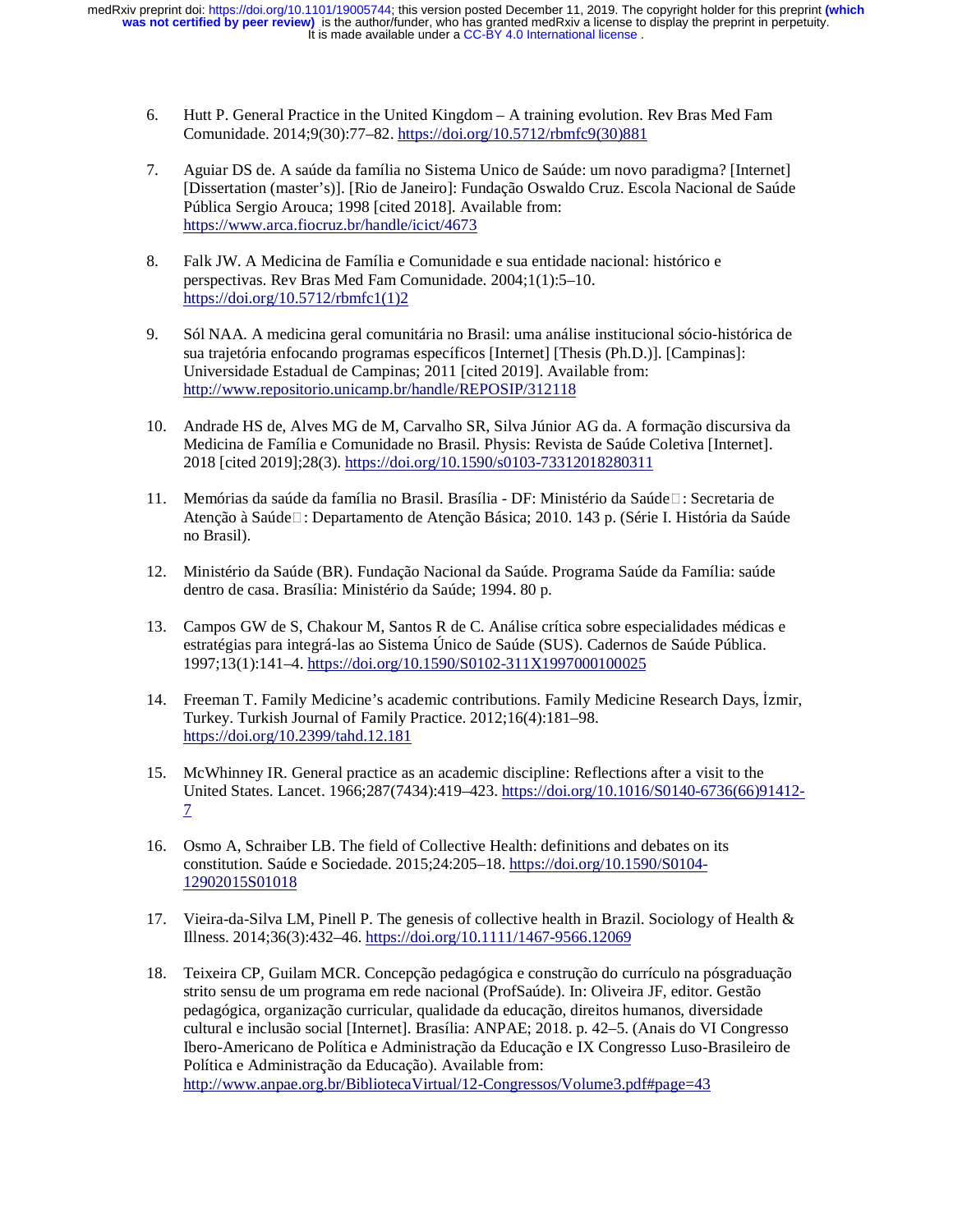- 19. Monteiro CF de S, Vieira APGF. Professional qualification in Family Health in the Northeast: the RENASF model. Rev Enferm UFPI. 2016;5(4):1–6. https://doi.org/10.26694/reufpi.v5i4.5733
- 20. Dias MSA, Vieira-Meyer APGF. Rede de formação em saúde da família: a experiência do Nordeste brasileiro. Estudios Avanzados. 2015;24:76–89.
- 21. Engstrom EM, Motta JI, Venâncio SA, Engstrom EM, Motta JI, Venâncio SA. Training of professionals in post-graduation courses in public health and primary healthcare in the municipality of Rio de Janeiro, Brazil. Cien Saude Colet. 2016;21(5):1461–70. https://doi.org/10.1590/1413-81232015215.00632016
- 22. Peleg R, Shvartzman P. Where Should Family Medicine Papers be Published—Following the Impact Factor? J Am Board Fam Med. 2006;19(6):633–6. https://doi.org/10.3122/jabfm.19.6.633
- 23. Augusto DK, David L, Oliveira DOPS de, Trindade TG da, Lermen Junior N, Poli Neto P. Quantos médicos de família e comunidade temos no Brasil? Rev Bras Med Fam Comunidade. 2018;13(40):1–4. https://doi.org/10.5712/rbmfc13(40)1695
- 24. Lane J. Let's make science metrics more scientific. Nature. 2010;464:488–9. https://doi.org/10.1038/464488a
- 25. Siqueira MB. Sucupira A Platform for the Evaluation of Graduate Education in Brazil. Procedia Computer Science. 2019;146:247–55. https://doi.org/10.1016/j.procs.2019.01.081
- 26. Nomes mais frequentes [Internet]. Rio de Janeiro: Instituto Brasileiro de Geografia e Estatística; 2016 [cited 2019]. (Censo Demográfico 2010). Available from: https://censo2010.ibge.gov.br/nomes/nota.tecnica.pdf
- 27. Meireles F. genderBR: Predict Gender from Brazilian First Names [Internet]. 2018. Available from: https://CRAN.R-project.org/package=genderBR
- 28. Fontenelle LF, Rossi SV, Oliveira MHM de, Brandão DJ, Sarti TD. Supplemental table for "Postgraduate education among family and community physicians in Brazil: the Trajetórias MFC project" [Internet]. Available from: https://doi.org/10.5281/zenodo.3381576
- 29. Ribeiro RJ. O mestrado profissional na política atual da Capes. RBPG. 2005;2(4):8–15.
- 30. Saupe R, Wendhausen ÁLP. The professional master's degree as a preferable model for training in family health. Interface (Botucatu). 2005;9(18):621–30.
- 31. Reichenheim ME, Coutinho ES. Measures and models for causal inference in cross-sectional studies: arguments for the appropriateness of the prevalence odds ratio and related logistic regression. BMC Med Res Methodol. 2010;10(1):66. https://doi.org/10.1186/1471-2288-10-66
- 32. Gelman A, Jakulin A, Pittau MG, Su Y-S. A weakly informative default prior distribution for logistic and other regression models. Ann Appl Stat. 2008;2(4):1360–83. https://doi.org/10.1214/08-AOAS191
- 33. Hoffman MD, Gelman A. The No-U-Turn Sampler: Adaptively Setting Path Lengths in Hamiltonian Monte Carlo. Journal of Machine Learning Research. 2014;15:1593–623.
- 34. Victora CG, Huttly SR, Fuchs SC, Olinto MT. The role of conceptual frameworks in epidemiological analysis: a hierarchical approach. Int J Epidemiol. 1997;26(1):224–7.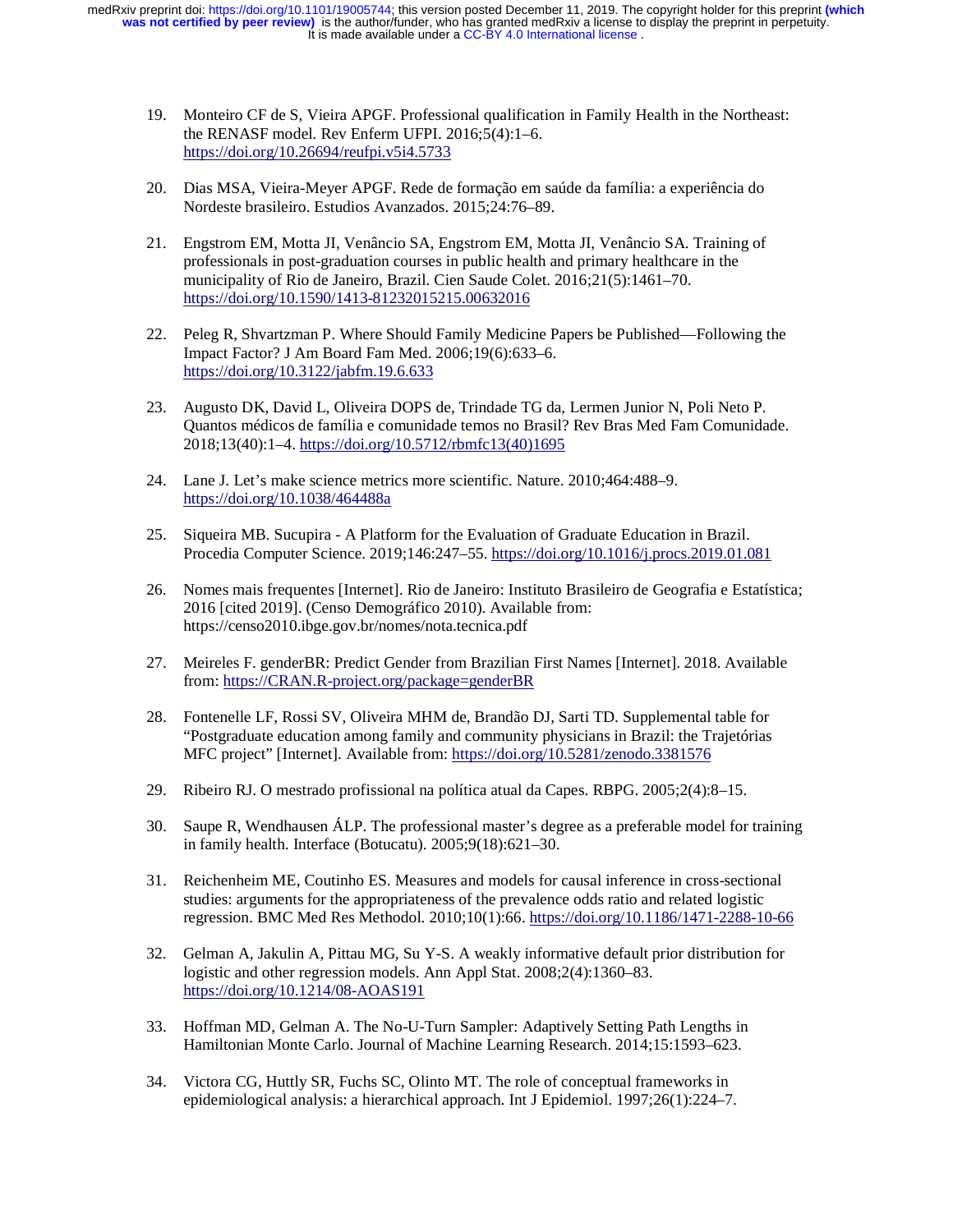https://doi.org/10.1093/ije/26.1.224

- 35. R Core Team. R: A Language and Environment for Statistical Computing [Internet]. Vienna, Austria: R Foundation for Statistical Computing; 2019 [cited 2019]. Available from: https://www.R-project.org/
- 36. Wickham H. Tidy Data. J Stat Softw. 2014;59(10):1–23. https://doi.org/10.18637/jss.v059.i10
- 37. Freitas W. numbersBR: Validate, Compare and Format Identification Numbers from Brazil [Internet]. 2018 [cited 2019]. Available from: https://CRAN.R-project.org/package=numbersBR
- 38. Bürkner P-C. brms: An R Package for Bayesian Multilevel Models Using Stan. Journal of Statistical Software. 2017;80(1):1–28. https://doi.org/10.18637/jss.v080.i01
- 39. Carpenter B, Gelman A, Hoffman MD, Lee D, Goodrich B, Betancourt M, et al. Stan: A Probabilistic Programming Language. Journal of Statistical Software. 2017;76(1):1–32. https://doi.org/10.18637/jss.v076.i01
- 40. Guo J, Gabry J, Goodrich B, Lee D, Sakrejda K, Martin M, et al. rstan: R Interface to Stan [Internet]. 2019 [cited 2019]. Available from: https://CRAN.R-project.org/package=rstan
- 41. Brunson JC. ggalluvial: Alluvial Diagrams in "ggplot2" [Internet]. 2019 [cited 2019]. Available from: https://CRAN.R-project.org/package=ggalluvial
- 42. Fontenelle LF, Rossi SV, Oliveira MHM de. Postgraduate education among family and community physicians in Brazil: the Trajetórias MFC project [Internet]. Available from: https://doi.org/10.5281/zenodo.3376310
- 43. Mash R, Almeida M, Wong WCW, Kumar R, von Pressentin KB. The roles and training of primary care doctors: China, India, Brazil and South Africa. Human Resources for Health. 2015;13(1):93. https://doi.org/10.1186/s12960-015-0090-7
- 44. Scheffer M, editor. Demografia médica no Brasil 2018. São Paulo: Departamento de Medicina Preventiva da Faculdade de Medicina da USP; Conselho Regional de Medicina do Estado de São Paulo; Conselho Federal de Medicina; 2018. 286 p.
- 45. Altman DG, Bland JM. Statistics notes: Absence of evidence is not evidence of absence. BMJ. 1995;311(7003):485. https://doi.org/10.1136/bmj.311.7003.485
- 46. Heidari S, Babor TF, Castro PD, Tort S, Curno M, Heidari S, et al. Sex and Gender Equity in Research: rationale for the SAGER guidelines and recommended use. Epidemiologia e Serviços de Saúde. 2017;26(3):665–76. https://doi.org/10.5123/s1679-49742017000300025
- 47. OECD. Education at a Glance 2019: OECD Indicators [Internet]. OECD; 2019 [cited 2019]. (Education at a Glance). https://doi.org/10.1787/f8d7880d-en
- 48. Pinto HA, Andreazza R, Ribeiro RJ, Loula MR, Reis AAC dos, Pinto HA, et al. The More Doctors Program and the changing role of the State in the regulation and organization of medical education. Interface - Comunicação, Saúde, Educação [Internet]. 2019 [cited 2019];23. https://doi.org/10.1590/interface.170960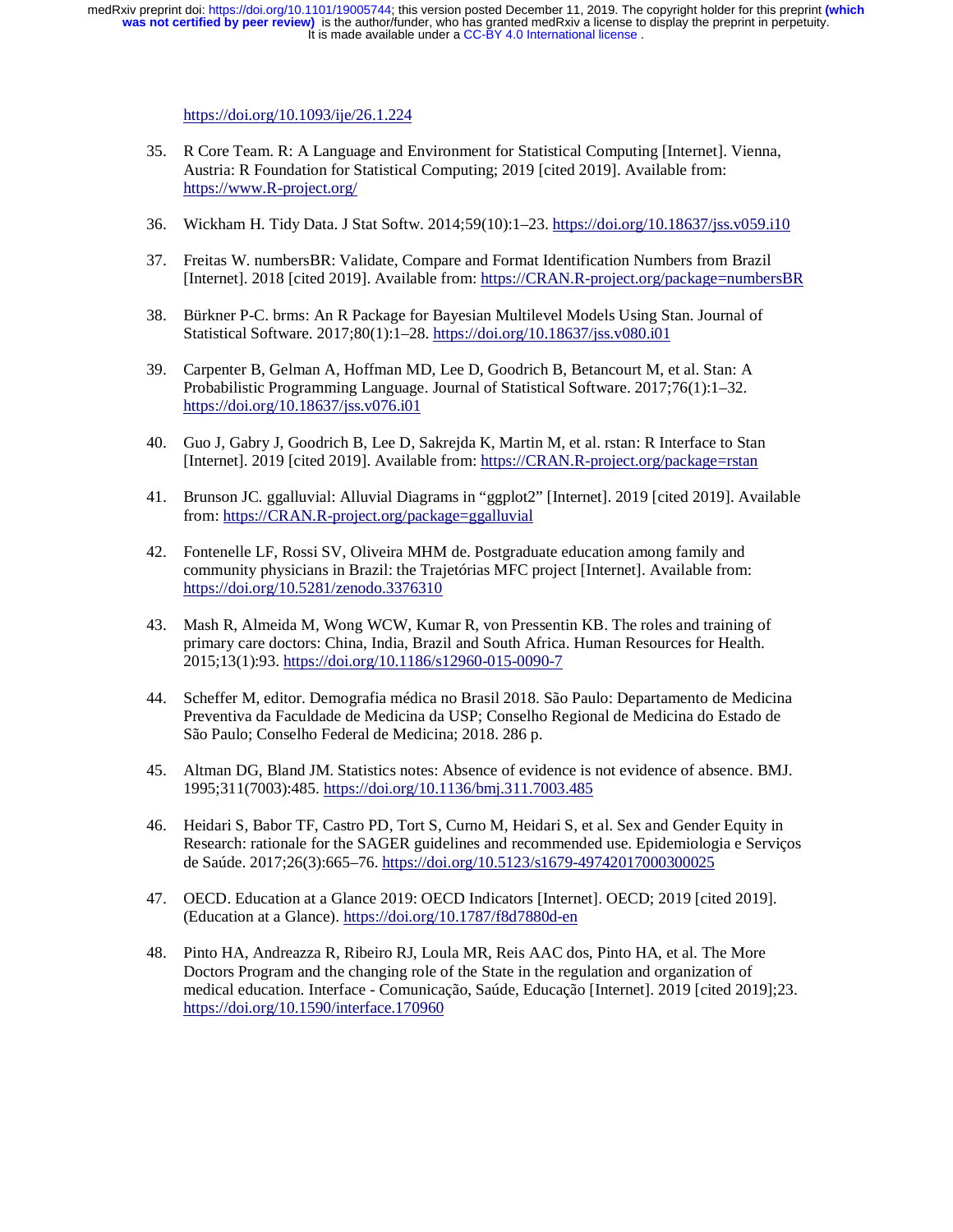| Characteristic                  | $\mathbf n$ | $\frac{0}{0}$  |
|---------------------------------|-------------|----------------|
| Gender                          |             |                |
| Female                          | 3563        | 58.3%          |
| Male                            | 2546        | 41.7%          |
| Mode of specialization          |             |                |
| Certification                   | 2321        | 37.2%          |
| Medical residency               | 3917        | 62.8%          |
| <b>Year of specialization</b>   |             |                |
| 2014-2018                       | 2364        | 37.9%          |
| 2009-2013                       | 1573        | 25.2%          |
| 2004-2008                       | 1368        | 21.9%          |
| 1999-2003                       | 370         | 5.9%           |
| 1981-1998                       | 563         | $\overline{0}$ |
| <b>Region of specialization</b> |             |                |
| North                           | 314         | 5.1%           |
| Northeast                       | 825         | 13.3%          |
| Southeast                       | 2794        | 45.1%          |
| South                           | 1943        | 31.4%          |
| Central-West                    | 317         | 5.1%           |

*Table 1: Family and community physicians in Brazil, December 2018*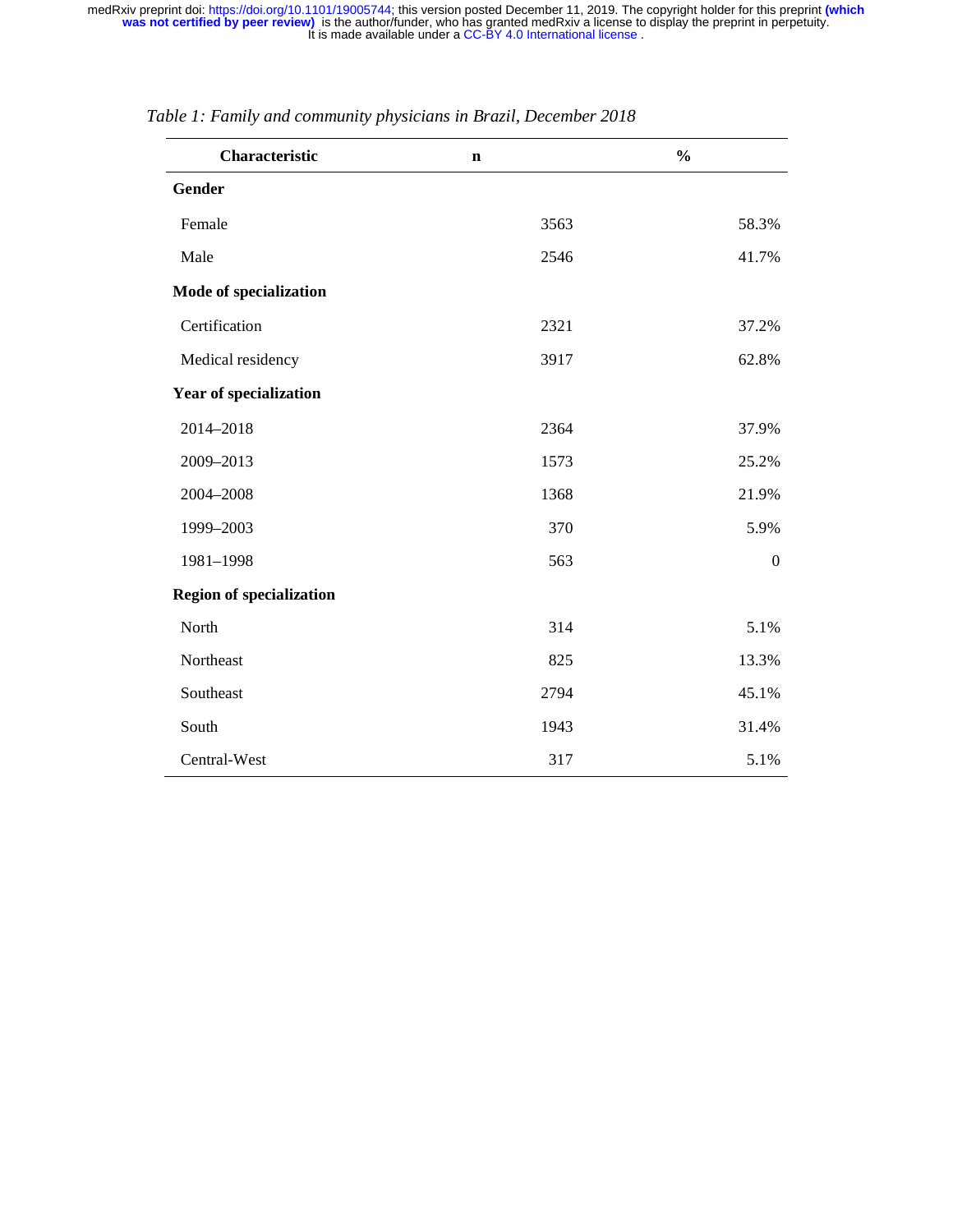| Characteristic        |                 |               | Ph.D.                    |                     |             |               |                |               |
|-----------------------|-----------------|---------------|--------------------------|---------------------|-------------|---------------|----------------|---------------|
|                       | <b>Academic</b> |               |                          | <b>Professional</b> |             | <b>Total</b>  |                |               |
|                       | $\mathbf n$     | $\frac{0}{0}$ | $\mathbf n$              | $\frac{0}{0}$       | $\mathbf n$ | $\frac{0}{0}$ | $\mathbf n$    | $\frac{0}{0}$ |
| <b>Year of degree</b> |                 |               |                          |                     |             |               |                |               |
| 1979-1998             | 48              | 8.7%          | $\overline{\phantom{0}}$ |                     | 48          | 6.4%          | 8              | 4.7%          |
| 1999-2003             | 61              | 11.0%         | $\mathfrak{2}$           | 1.0%                | 63          | 8.4%          | 21             | 12.4%         |
| 2004-2008             | 101             | 18.2%         | 13                       | 6.7%                | 114         | 15.3%         | 30             | 17.6%         |
| 2009-2013             | 181             | 32.7%         | 61                       | 31.6%               | 242         | 32.4%         | 40             | 23.5%         |
| 2014-2018             | 163             | 29.4%         | 117                      | 60.6%               | 280         | 37.5%         | 71             | 41.8%         |
| <b>Region</b>         |                 |               |                          |                     |             |               |                |               |
| North                 | 13              | 2.4%          | 11                       | 5.7%                | 24          | 3.2%          | $\,1$          | 0.6%          |
| Northeast             | 81              | 14.6%         | 23                       | 11.9%               | 104         | 13.9%         | 15             | 8.8%          |
| Southeast             | 229             | 41.3%         | 104                      | 53.9%               | 333         | 44.6%         | 92             | 53.8%         |
| South                 | 170             | 30.7%         | 42                       | 21.8%               | 212         | 28.4%         | 49             | 28.7%         |
| Central-West          | 24              | 4.3%          | 10                       | 5.2%                | 34          | 4.6%          | $\mathfrak{2}$ | 1.2%          |
| International         | 37              | 6.7%          | 3                        | 1.6%                | 40          | 5.4%          | 12             | 7.0%          |
| <b>Knowledge area</b> |                 |               |                          |                     |             |               |                |               |
| Medicine              | 143             | 25.8%         | 27                       | 14.0%               | 170         | 22.3%         | 64             | 37.6%         |
| Collective health     | 247             | 44.6%         | 104                      | 53.9%               | 351         | 47.0%         | 72             | 42.4%         |
| Other                 | 164             | 29.6%         | 62                       | 32.1%               | 226         | 30.3%         | 34             | 20.0%         |
| <b>Total</b>          | 555             | 74.2%         | 193                      | 25.8%               | 748         | 100%          | 170            | 100%          |

*Table 2: Master's and Ph.D. degrees of family and community physicians in Brazil, December 2018*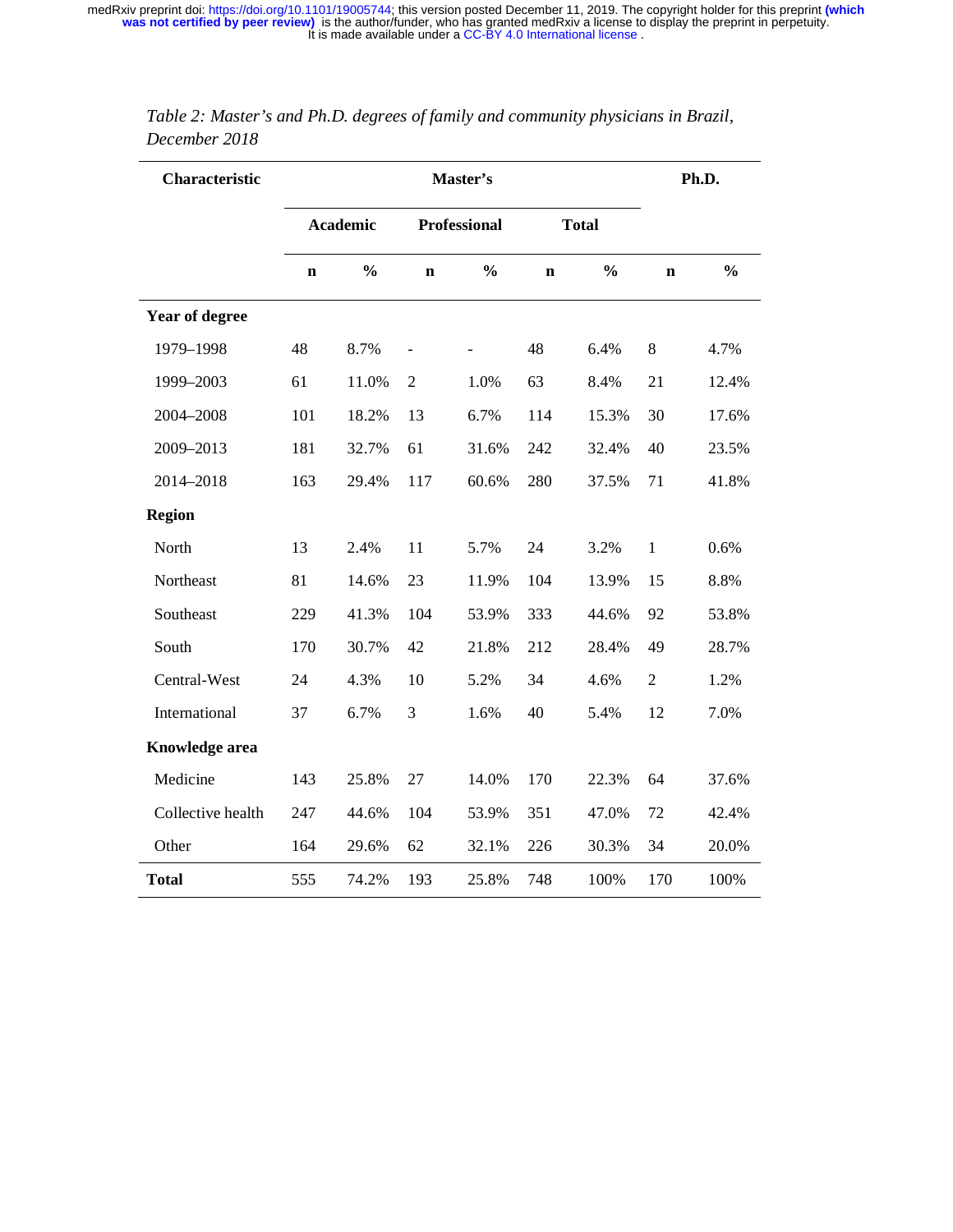| Characteristic                       |             | <b>Raw model</b><br><b>Frequency</b> |              | <b>Adjusted model</b> |              |               |
|--------------------------------------|-------------|--------------------------------------|--------------|-----------------------|--------------|---------------|
|                                      | $\mathbf n$ | $\frac{0}{0}$                        | <b>OR</b>    | 95% UI                | <b>OR</b>    | 95% UI        |
| Gender                               |             |                                      |              |                       |              |               |
| Female                               | 384         | 10.8%                                | $\mathbf{1}$ | (reference)           | $\mathbf{1}$ | (reference)   |
| Male                                 | 353         | 13.9%                                | 1.33         | $1.15 - 1.54$         | 1.24         | $1.07 - 1.45$ |
| Mode and year of<br>specialization * |             |                                      |              |                       |              |               |
| Certification, 2014-2018             | 94          | 13.4%                                | $\mathbf{1}$ | (reference)           | $\mathbf{1}$ | (reference)   |
| Certification, 2009-2013             | 70          | 8.8%                                 | 0.64         | $0.48 - 0.84$         | 0.64         | $0.48 - 0.84$ |
| Certification, 2004-2008             | 137         | 17.1%                                | 1.35         | $1.08 - 1.72$         | 1.37         | $1.08 - 1.76$ |
| Certification, 1999-2003             | 7           | 26.9%                                | 2.33         | $1.07 - 4.72$         | 2.53         | $1.12 - 5.11$ |
| Residency, 2014-2018                 | 71          | 4.3%                                 | 0.30         | $0.23 - 0.38$         | 0.31         | $0.23 - 0.40$ |
| Residency, 2009-2013                 | 114         | 14.6%                                | 1.11         | $0.87 - 1.42$         | 1.17         | $0.90 - 1.49$ |
| Residency, 2004-2008                 | 118         | 21.0%                                | 1.72         | $1.32 - 2.19$         | 1.75         | 1.34-2.27     |
| Residency, 1999-2003                 | 64          | 18.6%                                | 1.49         | $1.11 - 2.00$         | 1.60         | $1.19 - 2.14$ |
| Residency, 1981-1998                 | 72          | 12.8%                                | 0.95         | $0.73 - 1.25$         | 0.97         | $0.73 - 1.30$ |
| <b>Region of specialization</b>      |             |                                      |              |                       |              |               |
| North                                | 32          | 10.2%                                | 0.92         | $0.61 - 1.35$         | 1.27         | $0.81 - 1.89$ |
| Northeast                            | 104         | 12.6%                                | 1.17         | $0.92 - 1.48$         | 1.19         | $0.93 - 1.51$ |
| Southeast                            | 306         | 11.0%                                | $\mathbf{1}$ | (reference)           | $\mathbf{1}$ | (reference)   |
| South                                | 260         | 13.4%                                | 1.25         | $1.05 - 1.49$         | 1.02         | $0.84 - 1.22$ |
| Central-West                         | 36          | 11.4%                                | 1.03         | $0.72 - 1.44$         | 1.11         | $0.75 - 1.61$ |

*Table 3: Characteristics associated with holding a master's degree among family and community physicians in Brazil, 2018* 

OR, odds ratio. UI, uncertainty interval. \* Specialist certification certification in family and community medicine began in 2003, whence few physicians were certified in 1999–2003, and none were certified before 1999.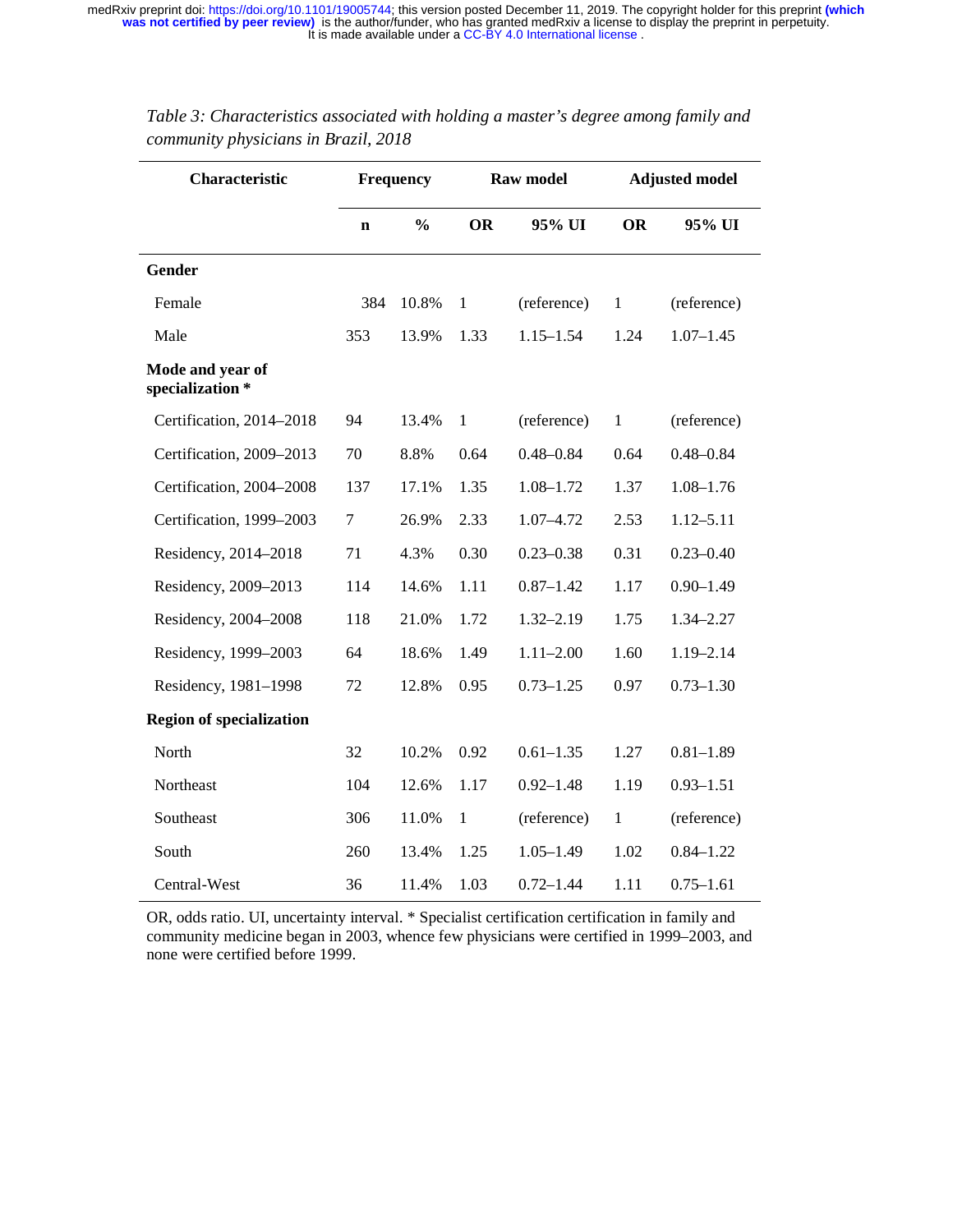| Characteristic                       | Frequency        |               | <b>Raw model</b> |                | <b>Adjusted model</b> |               |
|--------------------------------------|------------------|---------------|------------------|----------------|-----------------------|---------------|
|                                      | $\mathbf n$      | $\frac{0}{0}$ | <b>OR</b>        | 95% UI         | <b>OR</b>             | 95% UI        |
| Gender                               |                  |               |                  |                |                       |               |
| Female                               | 70               | 2.0%          | $\mathbf{1}$     | (reference)    | $\mathbf{1}$          | (reference)   |
| Male                                 | 96               | 3.8%          | 1.96             | $1.45 - 2.69$  | 1.86                  | $1.35 - 2.59$ |
| Mode and year of<br>specialization * |                  |               |                  |                |                       |               |
| Certification, 2014-2018             | 15               | 2.1%          | $\mathbf{1}$     | (reference)    | $\mathbf{1}$          | (reference)   |
| Certification, 2009-2013             | $\tau$           | 0.9%          | 0.46             | $0.22 - 0.93$  | 0.48                  | $0.22 - 0.96$ |
| Certification, 2004-2008             | 36               | 4.5%          | 2.33             | $1.46 - 3.96$  | 2.40                  | $1.45 - 4.11$ |
| Certification, 1999-2003             | 5                | 19.2%         | 10.99            | $4.10 - 26.10$ | 13.56                 | 4.99-33.60    |
| Residency, 2014-2018                 | 3                | 0.2%          | 0.13             | $0.05 - 0.28$  | 0.14                  | $0.06 - 0.31$ |
| Residency, 2009-2013                 | 13               | 1.7%          | 0.79             | $0.41 - 1.52$  | 0.90                  | $0.47 - 1.68$ |
| Residency, 2004-2008                 | 29               | 5.1%          | 2.62             | 1.56-4.50      | 2.75                  | $1.63 - 4.83$ |
| Residency, 1999-2003                 | 23               | 6.7%          | 3.47             | $2.01 - 6.27$  | 3.89                  | $2.24 - 6.94$ |
| Residency, 1981-1998                 | 39               | 6.9%          | 3.64             | $2.22 - 6.29$  | 3.85                  | $2.31 - 6.78$ |
| <b>Region of specialization</b>      |                  |               |                  |                |                       |               |
| North                                | $\mathbf{2}$     | 0.6%          | 0.23             | $0.05 - 0.73$  | 0.46                  | $0.08 - 1.57$ |
| Northeast                            | 16               | 1.9%          | 0.72             | $0.41 - 1.22$  | 0.71                  | $0.40 - 1.18$ |
| Southeast                            | 74               | 2.6%          | $\mathbf{1}$     | (reference)    | $\mathbf{1}$          | (reference)   |
| South                                | 71               | 3.7%          | 1.40             | $1.01 - 1.97$  | 0.76                  | $0.53 - 1.09$ |
| Central-West                         | 5                | 1.6%          | 0.57             | $0.21 - 1.26$  | 0.72                  | $0.24 - 1.66$ |
| Mode of master's                     |                  |               |                  |                |                       |               |
| Academic                             | 135              | 24.3%         | $\mathbf{1}$     | (reference)    | $\mathbf{1}$          | (reference)   |
| Professional                         | 5                | 2.6%          | 0.08             | $0.03 - 0.19$  | 0.15                  | $0.05 - 0.39$ |
| Year of master's                     |                  |               |                  |                |                       |               |
| 2014-2018                            | $\boldsymbol{0}$ | 0.0%          | 0.00             | $0.00 - 0.01$  | 0.00                  | $0.00 - 0.02$ |
| 2009-2013                            | 48               | 19.8%         | 0.20             | $0.10 - 0.37$  | 0.23                  | $0.10 - 0.50$ |

### *Table 4: Characteristics associated with holding a Ph.D. degree among family and community physicians in Brazil, 2018*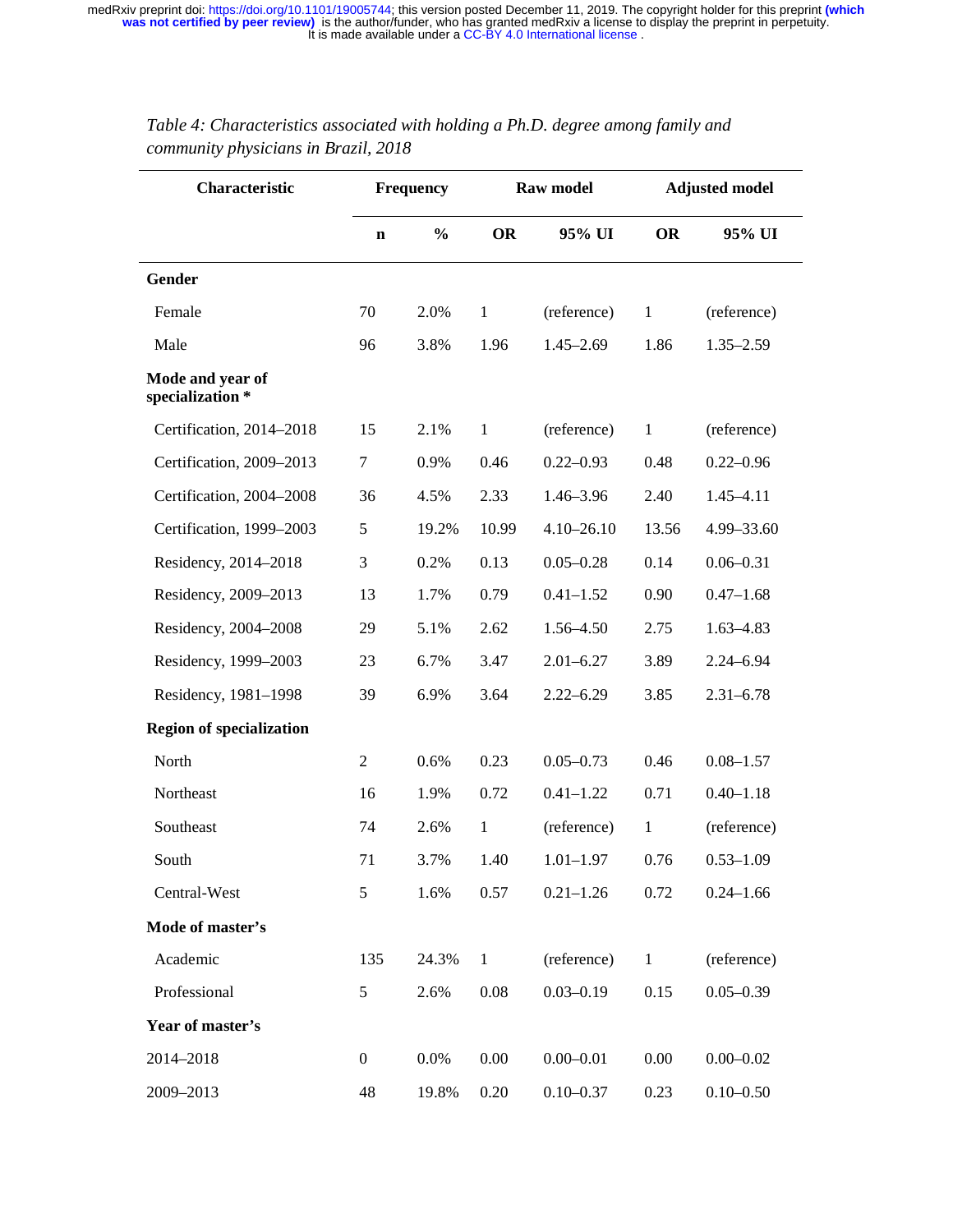| 2004-2008                        | 36             | 31.6% | 0.37         | $0.18 - 0.74$ | 0.38         | $0.17 - 0.86$ |
|----------------------------------|----------------|-------|--------------|---------------|--------------|---------------|
| 1999-2003                        | 28             | 44.4% | 0.65         | $0.30 - 1.35$ | 0.68         | $0.30 - 1.57$ |
| 1979-1998                        | 28             | 58.3% | $\mathbf{1}$ | (reference)   | $\mathbf{1}$ | (reference)   |
| <b>Region of master's</b>        |                |       |              |               |              |               |
| North                            | $\overline{0}$ | 0.0%  | 0.05         | $0.00 - 0.46$ | 0.08         | $0.00 - 1.12$ |
| Northeast                        | 20             | 19.2% | 1.02         | $0.58 - 1.79$ | 1.09         | $0.42 - 2.65$ |
| Southeast                        | 63             | 18.9% | $\mathbf{1}$ | (reference)   | $\mathbf{1}$ | (reference)   |
| South                            | 44             | 20.8% | 1.13         | $0.74 - 1.76$ | 0.62         | $0.25 - 1.50$ |
| Central-West                     | 3              | 8.8%  | 0.41         | $0.10 - 1.23$ | 0.47         | $0.08 - 2.24$ |
| International                    | 10             | 25.0% | 1.41         | $0.64 - 2.95$ | 0.57         | $0.20 - 1.47$ |
| Knowledge area of master's<br>** |                |       |              |               |              |               |
| Medicine                         | 42             | 24.7% | $\mathbf{1}$ | (reference)   | $\mathbf{1}$ | (reference)   |
| Collective health                | 68             | 19.4% | 0.75         | $0.48 - 1.18$ | 0.72         | $0.40 - 1.26$ |
| Other                            | 30             | 13.3% | 0.47         | $0.28 - 0.80$ | 0.41         | $0.21 - 0.78$ |
| None                             | 30             | 0.5%  | 0.02         | $0.01 - 0.03$ |              |               |

OR, odds ratio. UI, uncertainty interval. \* Specialist certification certification in family and community medicine began in 2003, whence few physicians were certified in 1999–2003, and none were certified before 1999. \*\* Category "none" (no master's) was excluded from the multivariable regression model.